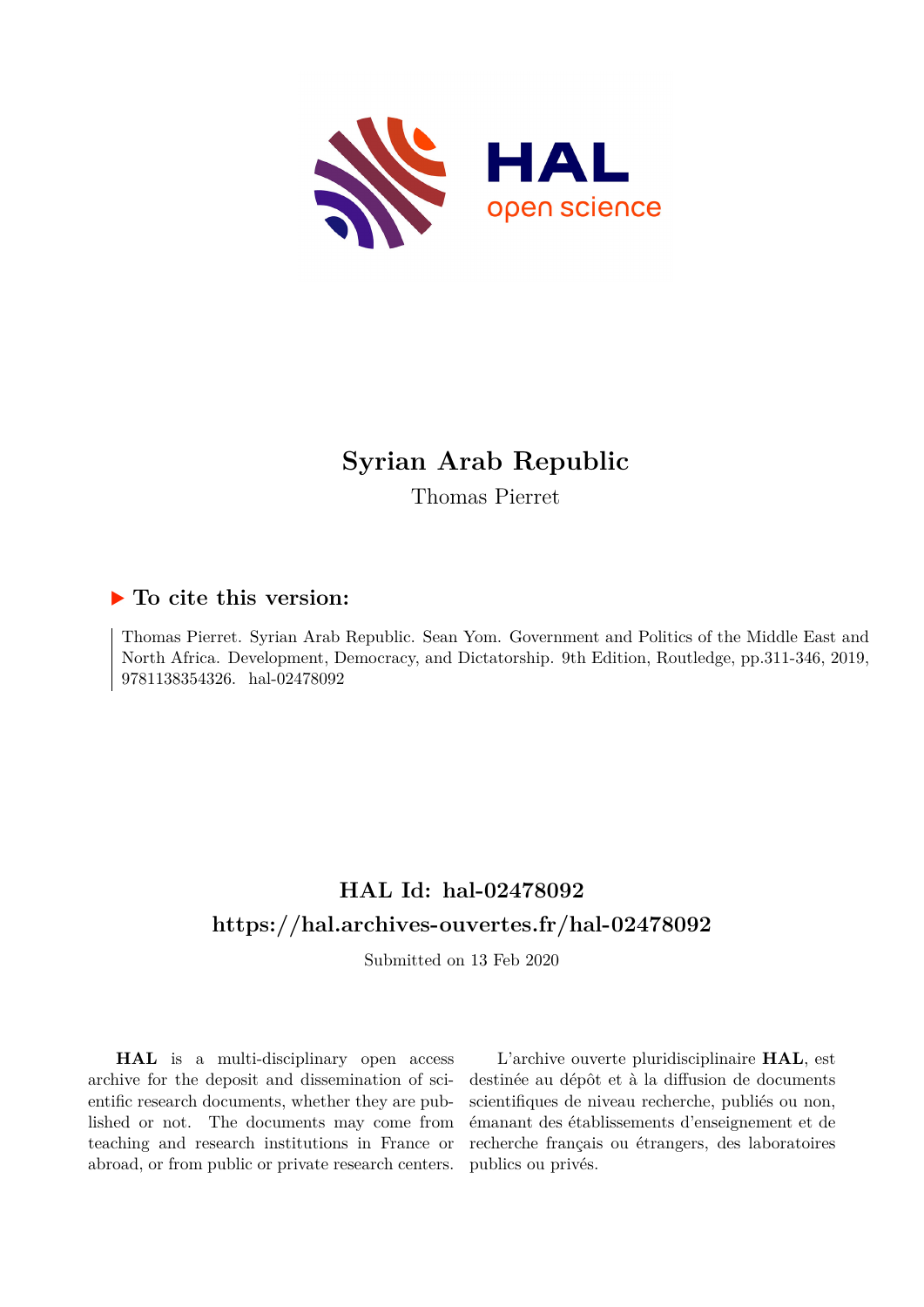## Syrian Arab Republic

## *Thomas Pierret*

2

Syria's modern history is a tale of continuity and upheavals at once. By 2011, the country had been ruled by the same party, the Ba'th, and the same family, the Asads, for more than four decades. Yet, this period was far from stable as the country witnessed a socialist "revolution from above", internal coups and factional struggles, multiple crackdowns against the opposition, local uprisings and a nationwide Islamist insurgency (1979-82), in addition to direct military confrontations and proxy wars with all of the country's neighbors and the United States.

The devastating civil war that followed the 2011 uprising was the most significant break in Syrian history since independence. Although the regime was still in place at the end of the decade, the country had changed beyond recognition. Above a quarter of its prewar population were now refugees abroad, while economy had made a giant leap backwards as a result of largescale destruction of infrastructure. Once a major player in Middle Eastern politics, Syria had turned into the region's battlefield, before non-state actors—the rebels, the Islamic State and the Kurdish YPG, then foreign states, carved out zones of influence. By early 2019, Syria was best described as the juxtaposition of three protectorates—a Russian-Iranian one, a Turkish one, and a US one—than as a sovereign state.

## **I. Historical Background**

Damascus was the center of the vast Umayyad caliphate founded in 661. Subsequently, Syria (known back then as the broader *Bilad al-Sham*) became a province of successive Muslim empires ruled from Baghdad or Cairo and, after the Ottoman conquest in the sixteenth century, from Istanbul. As Ottoman power began to decline in the eighteenth century, a new class emerged in Syria of urban notables who functioned as intermediaries with Ottoman officials and who would remain political players in Syria well into the twentieth century. In the second half of the 1800s, European encroachment in the Levant contributed in sparking the "Arab renaissance" (*nahda*). This cultural movement gradually turned into a nationalist one in reaction to Turkish policies such as the "Turkification" implemented after the Young Turk revolution of 1908, which generated in Syria a desire for more representative government and Arab autonomy within the empire.

## *From World War I to the Rise of the Ba'th Party*

The Ottoman Empire's decision to join the Central Powers in World War I was met with British support for an Arab revolt led from the Hijaz by Sharif Hussein and his son Faisal. The revolt was launched in 1916 in return for vague British promises of Arab independence, but London made contrary promises to its French allies in the Sykes-Picot Agreement. Consequently, the Syrian kingdom ruled by Faysal following the 1918 Ottoman withdrawal was occupied by French troops two years later.

The "Mandates" granted over the region to France and Britain by the Society of Nations resulted in international borders that were perceived as arbitrary among Syrians, thereby sowing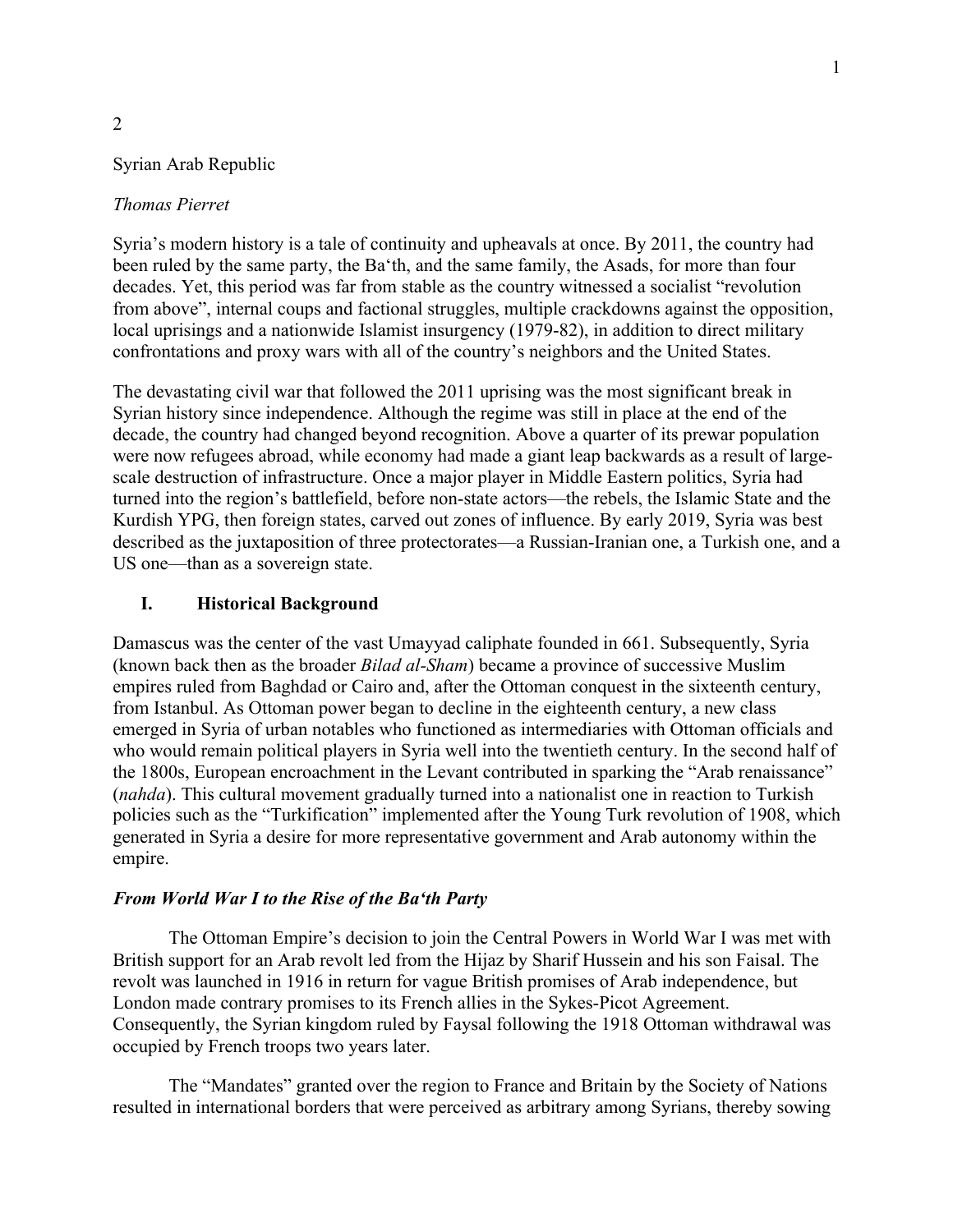the seeds of irredentist movements. Colonial borders cut off the country from mercantile and cultural links in neighboring areas: Damascus was isolated from what were now Lebanon, Palestine, and Transjordan; Aleppo's northern hinterland (Antep) and closest access to the sea (Sanjak of Alexandretta, or Hatay) were included in the Republic of Turkey; in the east, the tribes of the Euphrates were separated from the lower, Iraqi part of the valley in spite of kinship ties and similarity of dialect.

Inside Syria, French divide-and-rule policies translated into the establishment of five statelets: Alexandretta (before its cession to Turkey in 1939) was carved out for the Turks; the remainder of the coast for the Alawites; the region of Suweida in the south for the Druzes; and the rest of the country was divided between the predominantly Sunni states of Damascus and Aleppo. This division along sectarian or ethnic lines gave particular salience to the concepts of "minorities" and "majorities" that were emerging in the context of nation/state-building and representative politics. Although the major anti-French rebellion that began in 1925 was defeated, unrest convinced Paris to rule indirectly through a parliamentary Syrian republic. In 1936, the Franco-Syrian Treaty recognized the country's independence and re-unification, but it was only after the Second World War, in 1946, that the last French soldiers withdrew under British pressure.

After independence, Syria's parliamentary system was dominated by politicians who, like President Shukri al-Quwwatli, hailed from the great landed or merchant families that had held local power under the Ottomans and gained nationalist legitimacy from their struggle against the French. These notables coalesced into the rival National Party in Damascus and People's Party in Aleppo. However, this older generation of leaders came to be regarded by the younger generation as corrupt and unable to deliver on matters of social progress. Humiliating defeat in the first Arab-Israeli war of 1948 struck a first blow to the ruling elite. The following year, a series of three successive military coups eventually brought to power Colonel Adib al-Shishakli, who ruled in an increasingly authoritarian way until another putsch restored the parliamentary system in 1954.

In the 1950s, new political forces were rising that distinguished themselves from the notables' parties by their middle-class leadership, radical ideology, and ambitions to mobilize the masses. Among them was the fascist-leaning Syrian Social National Party (SSNP), which advocated the union of Syria and its neighbors into a "Greater Syria". The SSNP was banned in 1955 for ordering a political assassination, but it survived and formally reappeared as a regime ally under Bashar al-Asad. On the radical Left, the Communist Party's popularity benefited the USSR's denunciation of Western imperialism. Yet, the most successful of the new political forces was the Ba'th Party, a pan-Arab group established in 1947 by Damascene schoolteachers Michel Aflaq and Salah al-Din al-Bitar. Alliance with agrarian MP Akram al-Hawrani provided the party with a socialist ideology and close ties with the Syrian military, which would soon become the final political arbiter in the country. The Ba'th steadily increased its share of seats in parliament and influenced the country's foreign policy, a trend that culminated in 1958 when Syria merged with Gamal Abdel Nasser's Egypt to form the United Arab Republic (UAR). However, Cairo's centralist, authoritarian and socialist policies alienated both Ba'thist leaders and traditional elites, pushing Syria to secede from the UAR in 1961.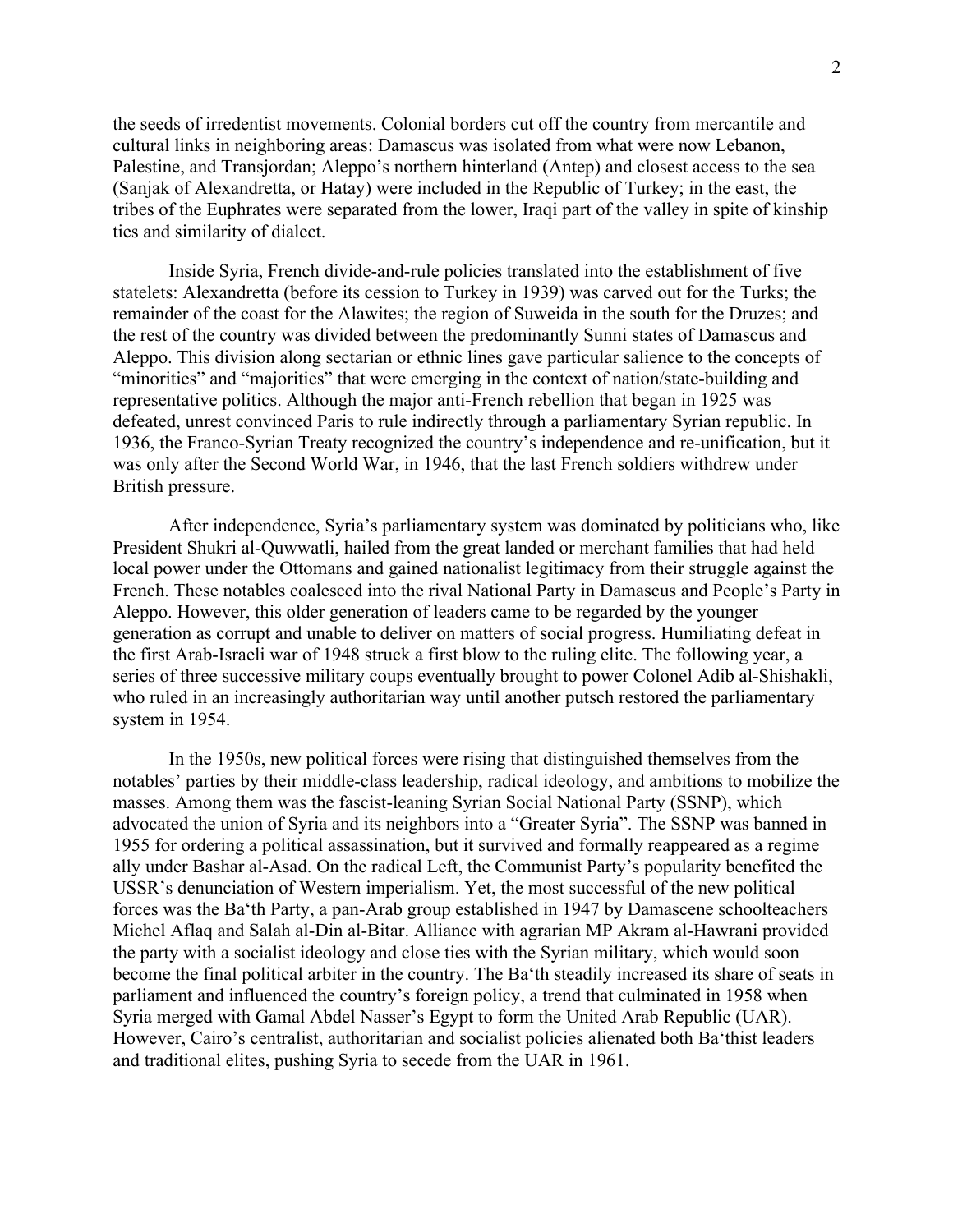After one last parliamentary interlude, the Ba'th came to power through a military coup carried out on March 8, 1963. Built on a narrow base, the regime faced opposition across the whole spectrum of political society, from Nasserites to Islamists to liberals. In order to break out of its isolation, the Ba'th carried out a "revolution from above" that broke the economic hold of the oligarchy through nationalizations, won the support of peasants with land reform, and created a public sector employing major segments of the middle and working classes.

Within the regime, civilian party members were subjugated by their military counterparts, who were themselves divided by power struggles over ideology and personal ambition. Since sectarian affiliations played a prominent role in the construction of rival coalitions, Alawite officers emerged as the strongest contenders. Like members of other rural minorities, Alawite used military careers as a means of social advancement, but they were more numerous than the Druzes and Ismailis. They were also more cohesive than their Sunni counterparts, who were divided along class and regional lines.

In 1966, an intra-Ba'th coup brought to power the radical leftist wing of the party led by Alawite General Salah Jadid, whose stridently anti-Israeli stance backlashed as Syria lost the Golan Heights during the 1967 Six-Day war. Three years later, Jadid was toppled by his Minister of Defense Hafiz al-Asad, who carried out a "Corrective Movement" by placating the Sunni bourgeoisie through limited economic and political liberalization, as well as by toning down the regime's secularist ambitions. External resources provided by the Soviet Union and Arab Gulf monarchies allowed for the expansion of the state bureaucracy and army, security apparatus (*mukhabarat*). Asad's appointment of relatives and largely Alawite personal followers to key positions resulted in the construction of a "presidential monarchy" that concentrated power in the president's own hands. Decent military showing in the 1973 Arab-Israeli War provided the legitimacy to entrench his leadership.

Despite such initially favorable circumstances, Asad soon faced a formidable challenge from the Islamic opposition. Rooted in the traditional urban middle class and at ease in the defunct parliamentary system, the now outlawed Muslim Brotherhood were radically at odds with the country's new rulers because of their authoritarian, secularist and socialist policies. A brief Islamist-led uprising was crushed by the army in Hama in 1964, and in 1973 riots responded to a secular draft constitution. Resentment increased in the late 1970s over growing corruption, the "Alawitisation" of the regime, and Asad's 1976 decision to intervene against the Palestinians in the Lebanese civil war. In 1979, the proto-Jihadi Fighting Vanguard launched an armed insurgency that dragged more mainstream Islamic groups like the Muslim Brotherhood into a deadly confrontation with the regime. The revolt ended in 1982, when regime forces killed tens thousands in Hama. Afterwards, Islamist networks were eradicated through mass executions, internment in the infamous Palmyra prison, and exile. In parallel, Asad had to tolerate a degree of social Islamization under the supervision of conservative but politically submissive ulema like Grand Mufti Ahmad Kaftaro and Sa'id Ramadan al-Buti.

## *Presidential Succession, Stalled Democratization, and "Authoritarian Upgrading"*

The Islamist insurgency further entrenched the personalization of power, a trend illustrated by the state-organized cult of the Asads. Because Hafiz's brother Rif'at was exiled following a coup attempt in 1984, state propaganda prepared Syrians for the ascent to power of the president's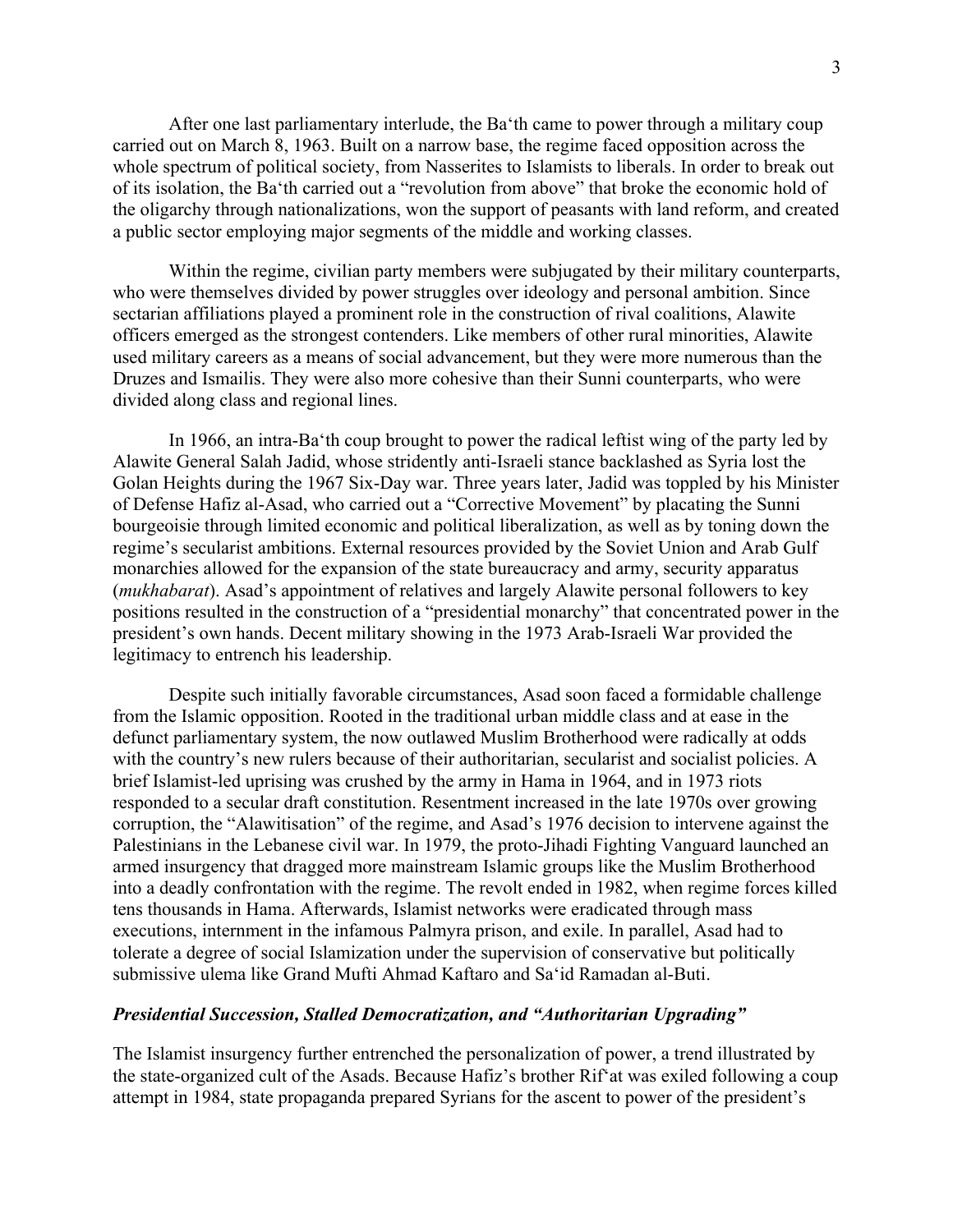eldest son Basil then, after his death in a car accident in 1994, of his ophthalmologist brother Bashar. The latter was 34 when he succeeded his father to the presidency in 2000, thereby turning Syria into a *jumlukiyya,* an Arabic portmanteau for "republic" and "monarchy." The advent of a young leader portrayed as a modernizer raised expectations among the remainders of the domestic opposition, which set up forums and released petitions asking for reforms. By early 2001, however, this "Damascus Spring" ended with the arrest of MP Riyad Seif, who had denounced the awarding of a mobile-telecommunications monopoly to Asad's cousin and crony, Rami Makhlouf.

In the middle of the decade, domestic dissent surged in a more forceful way as the US occupation of Iraq made the regime appear vulnerable. The jihadi networks that emerged across the country to send fighters across the border were neutralized, from the time being, through a combination of benign neglect, deflection toward Lebanon, and selective repression. In Kurdishmajority regions, however, several hundreds were killed in 2004 in the suppression of riots inspired by the post-Saddam emancipation of Iraqi Kurds. (On the eve of the Ba'thist coup of 1963, part of the Kurdish population had been deprived of Syrian citizenship, and in the following decade, Arabization policies meant the creation of an "Arab belt" along the Turkish border through the settlement of Bedouin tribes. In the 1980s, Hafiz al-Asad had neutralized Kurdish dissent by allying with the anti-Turkish Kurdistan Workers' Party [PKK], but the alliance unraveled following the 1998 reconciliation between Syria and Turkey).

In 2005, the regime was further shaken by a combination of Western pressures over Syrian military presence in Lebanon, and internal factional struggles. A feud between the Assad clan, on the one hand, and a nexus composed of vice-president 'Abd al-Halim Khaddam, interior minister Ghazi Kana'an, and Lebanese Prime Minister Rafiq al-Hariri, on the other hand, came to an end as Hariri was assassinated, Kana'an committed suicide, and Khaddam fled to France. Following the killing of Hariri, Western pressures and mass protests in Beirut known as the "Cedar Revolution" forced Syrian troops out of Lebanon, while UN investigation into the Hariri case alluded to the responsibility of the Syrian regime.

Seizing a seemingly favorable context, the exiled Muslim Brotherhood joined forces with a broad array of domestic opponents within the Damascus Declaration for Democratic Change, then with former vice-president Khaddam within the National Salvation Front. Yet, the regime dodged the bullet by arresting dissidents and bombarding the population with nationalist, anti-Western propaganda.

Bashar was all the less eager to democratize that his neoliberal economic reforms entailed a rollback in the populist social contract, thereby debilitating the regime's former cross-sectarian base, reinforcing its sectarian-family nature, and limiting its vote-getting capacity. Peasants simultaneously suffered from a reduction in state support for the agricultural sector, and from the terrible drought of 2007–2009. Poor neighborhoods around the cities burgeoned with an influx of drought victims and Iraqi refugees. In addition, urban real-estate speculation unleashed by the influx of Gulf capital, together with an end to rent controls, drove the cost of housing beyond the means of the middle class. The conspicuous consumption of the new urban rich alienated those in the suburbs, and free trade agreements ending tariff protection devastated small manufacturers, also located in the suburbs. In addition, Bashar debilitated the party apparatus and the worker and peasant unions, seeing them as obstacles to economic reform. Rural discontent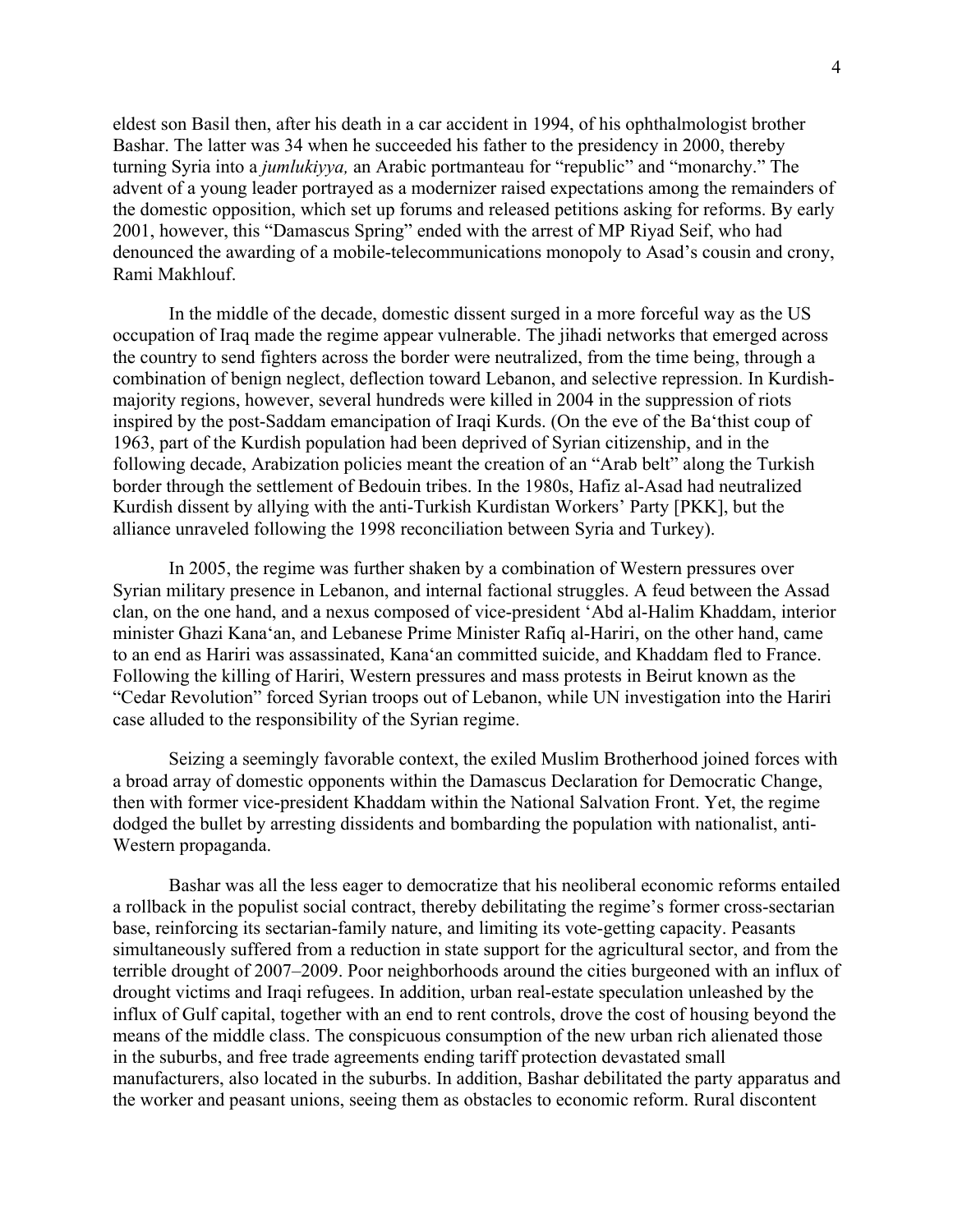was further fueled by attempts to crack down on smuggling networks that provided revenues to communities living along the borders of the country.

Alternative constituencies cultivated by the regime as part of its policy of "authoritarian upgrading" only partly made up for the estrangement of the working class. These new constituencies include reformist technocrats, the bourgeoisie and formerly hostile Islamic circles like Sheikh Usama al-Rifa'i's Zayd movement. Sunni ulema and their businessmen allies were allowed to set up schools and well-funded charities that filled part of the void left by a shrinking welfare state. In long-marginalized Aleppo, the regime's relationship with the interlocked business and religious elites greatly improved as a result of economic opening to Turkey. Yet, the honeymoon with the Sunni ulema was short-lived, as the latter's empowerment unnerved the regime, which by 2008 curtailed both the influence of religious scholars in the charitable sector and expressions of religious identity in the public sphere.

## *Uprising and civil war, 2011-2019*

Inspired by the Tunisian, Egyptian, and Libyan revolutions, the Syrian uprising spread from the southern city of Der'a from March 2011 on. While demonstrators at first called for political reform, demands radicalized under the brutality of the repression. Two weeks into the uprising, Asad gave a defiant speech in front of the parliament, branding the protest movement as a foreign conspiracy. More than ever, the minority character of the regime made it too risky to appease the opposition through democratic concessions. It also made Syria different from Tunisia and Egypt, whose respective dictators had fallen in a matter of weeks because they were abandoned by the military elite. Asad, on the contrary, could rely on a cohesive Alawite military elite that was wedded to the ruling clan and was ready to defeat the Sunni-dominated revolt by any means necessary. Even before the uprising turned into civil war, thousands of demonstrators were killed, and dozens of thousands were arrested, at least 15.000 of which eventually died in custody.

Despite repression, the uprising continued because there were enough grievances to fuel it among a plurality of the population. The protests initially spread in rural provinces (Der'a and Idlib), suburbs of Damascus (Duma, Daraya), mixed Sunni-Alawite areas (Homs, Banias, Latakia), and for obvious historical reasons, Hama. Tellingly, three of the uprising's first hotbeds (Banias, Der'a and Rastan near Homs) were the birthplaces of the foremost Sunni partners of Hafez Al-Asad (respectively Khaddam, Faruq al-Shara and Mustafa Tlass), all of which had been marginalized under Bashar.

Demonstrations occasionally took place in central Damascus, but the protest movement failed to establish a durable foothold in such areas. This resulted from a concentration of repressive means by the regime, but also from weaker grassroots support. Although networks of activists included a significant middle-class, trans-sectarian contingent from the capital, members of that contingent often lacked support from their social milieu. Many among religious minorities (in particular Alawite and Christians) opposed the uprising out of fear of a takeover by the Sunni majority; since unlike in Tunisia and Egypt, the army was unwilling to take the rein of a political transition, the well-off feared that that any revolution would come only at the price of great violence and social upheaval. The regime played on these sectarian and class fears by portraying protesters as Salafi extremists and peasant riffraff.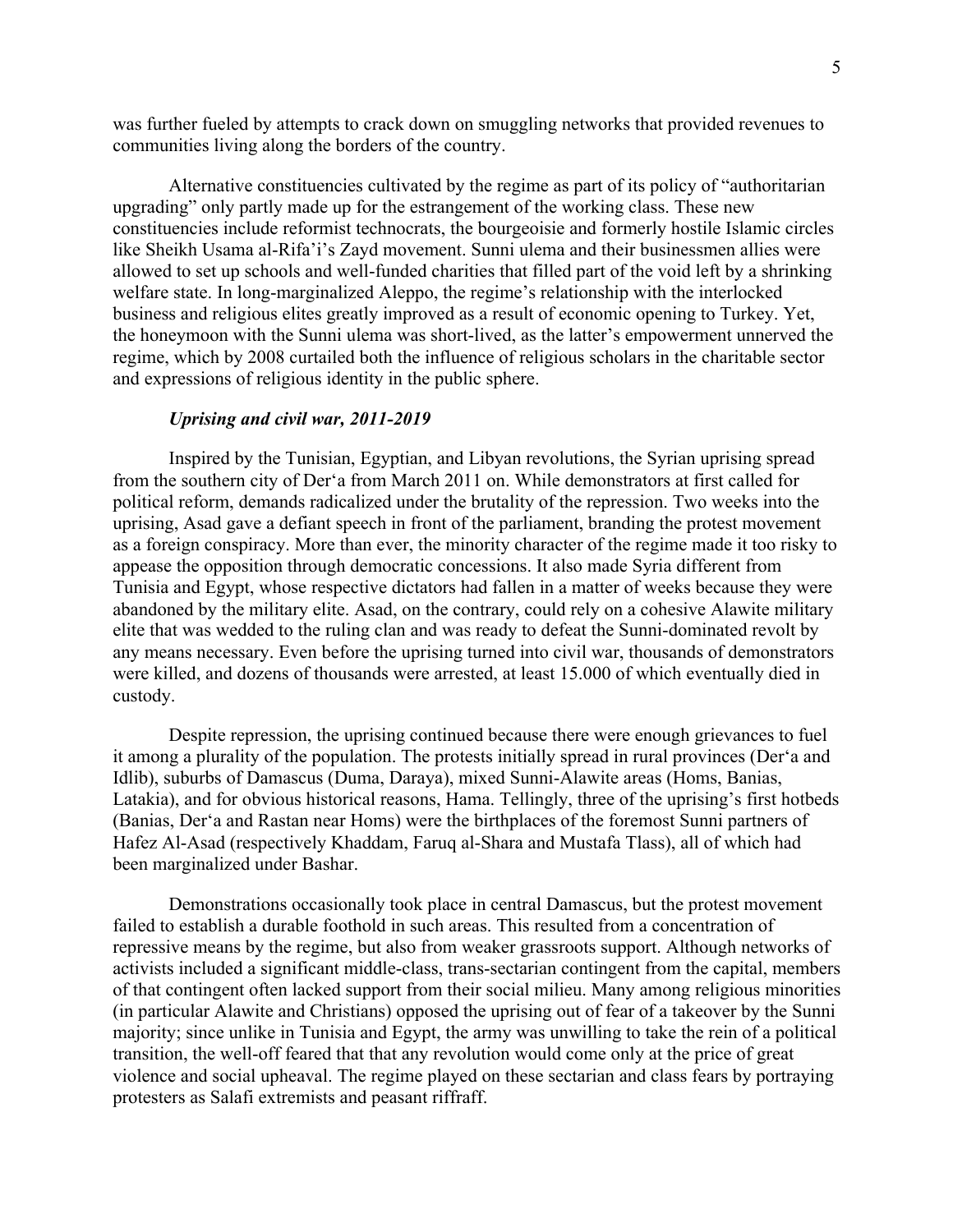Peaceful protests continued to spread and culminated with the mass demonstrations that filled Hama's Orontes Square in July 2011. As regime tanks entered Hama, Homs and Deir ez-Zor in the following month, demonstrations decreased markedly while the militarization of the uprising accelerated. Subaltern Sunni officers had started to defect in June and, over the summer, proclaimed the establishment of a "Free Syrian Army" (FSA), then a mere label for autonomous local units. Although small in numbers and poorly equipped, military defectors and civilian volunteers grew increasingly successful in the last months of 2011. The regime lacked manpower to durably pacify rebel strongholds because it did not trust its Sunni soldiers and was over reliant on Alawite-heavy units. During the first two years of the uprising, a mere third of the army's order of battle was deployed in combat operations. In parallel, defections and losses gradually deprived the military of more than half of its 300,000 men. As a means to compensate for personnel shortage, the regime increased its firepower throughout 2012 by resorting to artillery, aircrafts, ballistic missiles and chemical weapons. The spring of 2012 also witnessed massacres of hundreds of Sunni civilians at the hands of pro-regime paramilitaries on the fringes of the Alawite heartlands, most famously in al-Hula near Homs.

Military escalation did not prevent the spread of the insurgency, which by the end of the winter started to receive logistical support from Saudi Arabia, Qatar, and Turkey. In July 2012, the regime seemed on the verge of collapse when rebels seized most of the province of Aleppo, including half of its capital, as well as the main border crossings with Turkey and Iraq. Vast parts of the country were now administered by an archipelago of self-standing courts, committees and local councils run by insurgent groups and civilians. In the north, the authorities of Damascus abandoned most of Kurdish-majority areas to the Democratic Union Party, or PYD (PKK's Syrian branch), which established the so-called Autonomous Administration of Rojava and battled anti-Assad insurgents over oil fields and border crossings. At the same time, the ruling elite was shaken by a bomb attack that killed four high-ranking officials, including Asad's brother-in-law Asef Shawkat, and by the defection of incumbent prime minister Riyad Hijab. Concomitant rebel incursions into central Damascus were quickly repelled, following which, regime forces carried out a string of retaliatory massacres in the suburbs of the capital. By the end of the year, however, insurgents had regained strength and were closing in on Damascus's beltway, even cutting off the city from the international airport for a few days.

In 2013, regime forces turned the tide and stabilized their defense lines, secured strategic roads along the Damascus-Aleppo axis, and gradually encircled the rebels in Aleppo and the suburbs of Damascus. The following year, insurgents were expelled from most of the province of Homs and Qalamun mountains, north of Damascus. The cause of this success was twofold. First, manpower shortage was alleviated by focusing on the protection of select strategic positions, by recruiting civilian fighters (mostly among religious minorities and loyal Sunni tribes) within the newly created National Defense Forces (NDF) and other paramilitary units, and by inviting in foreign Shi'a militias recruited by Iran's Revolutionary Guards Corps (IRGC) in Lebanon (Hezbollah), Iraq, and Afghanistan. Second, the lack of international reaction left Asad unhindered in implementing a strategy aimed at emptying rebel-held areas and forcing them into submission through the targeting of civilians with makeshift barrel-bombs, destruction of vital infrastructures, and forced starvation. By 2014, an estimated half of the population had been forced to leave their homes.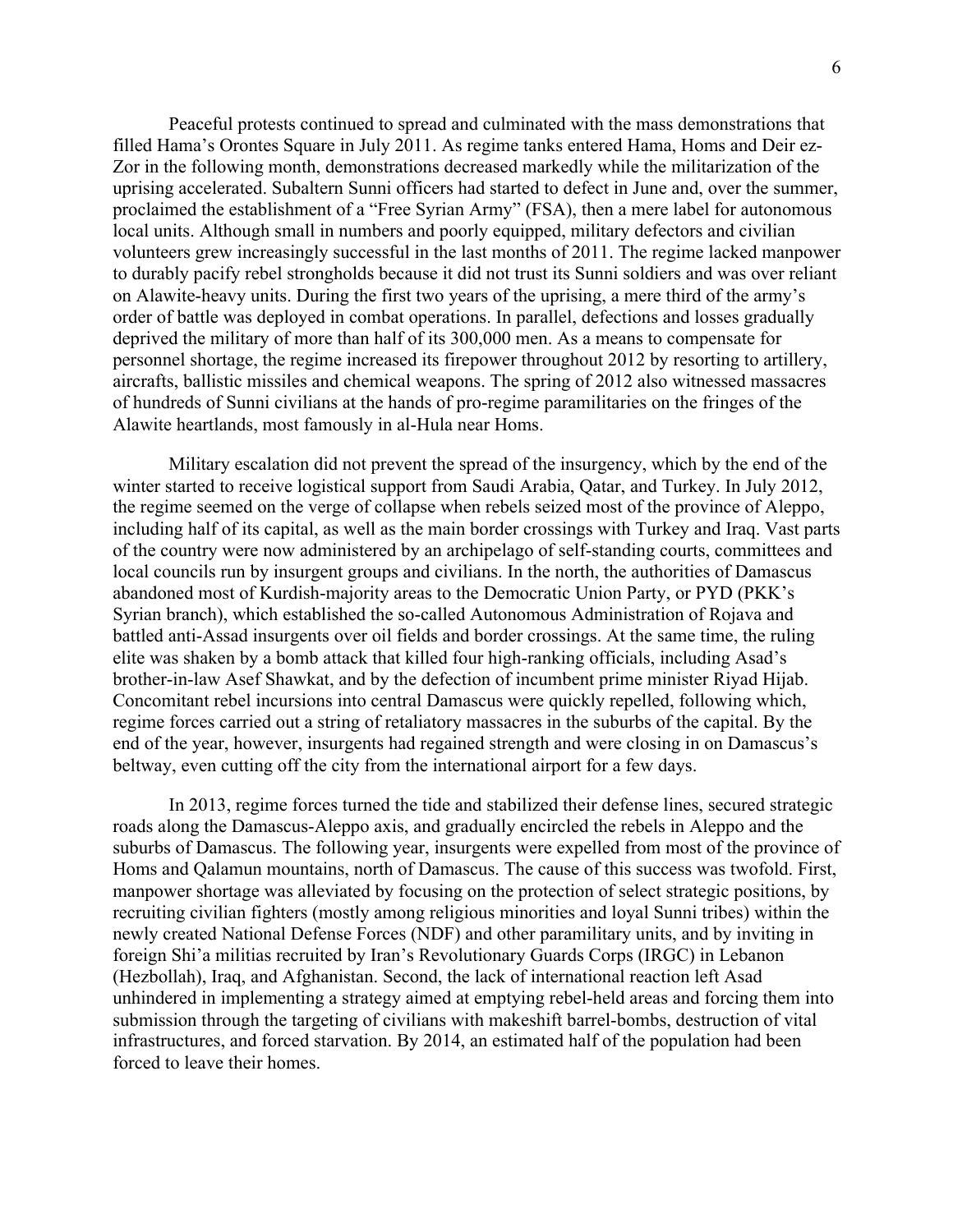On the opposition side, long-standing exiles, such as the Muslim Brotherhood, and recent fugitives set up the Syrian National Council in Istanbul in 2011. The following year, Western and Saudi concerns about Islamist influence within the council led to its integration into a broader Syrian National Coalition. Originally chaired by moderate Islamist Moaz al-Khatib, the Coalition became the chief representative of the Syrian opposition for the international community. In 2013, it established an Interim Government based in Gaziantep, Turkey. The Coalition had stronger ties with civilian activists and rebel groups inside Syria than Western common wisdom held, but it lacked the means to establish authority over them. Moreover, it suffered from factional struggles heightened by rivalries between its Saudi and Qatari patrons.

By mid-2012, two partly overlapping strands had emerged among rebel factions. On one side were "nationalist" groups run by defected officers such as Gen Salim Idriss, the head of the FSA's Supreme Military Council established at the same time as the Syrian National Coalition. Although ostensibly supportive of the Council, state sponsors undermined its authority by dealing directly with their favorite member factions. On the other side were Islamist groups led by civilians, many of whom were released from the Seydnaya prison by the regime in the months following the 2011 uprising. Due to their leaders' background of militant or religious activism, Islamist factions often displayed better organization than their nationalist counterparts. Islamist rebels ranged from moderates linked to the Muslim Brotherhood, like the Sham Legion, to hardline, transnational Jihadis like the Nusra Front. In order to bolster their credibility in the eyes of foreign states and private financiers from the Gulf, mainstream Islamist factions formed rival coalitions such as the Salafi-dominated Islamic Front (2013-2014), whose leading components were the Idlib-centered Ahrar al-Sham Movement and Damascus-based Army of Islam.

In 2013, the insurgency underwent a process of radicalization as a result of several factors. First was disappointment with the West, as hopes for a Libya-style intervention waned. Second was the turn of some insurgents towards banditry, which discredited moderate factions. Third was the intervention of the Lebanese Hezbollah in the battle of al-Qusayr (Homs), which vindicated the Islamists' framing of the conflict as a Sunni-Shi'a struggle. Fourth was the arrival of thousands of Sunni foreign fighters, thanks to the collapse of state authority in northern Syria, and lax border control by Turkey. Fifth was the Islamist overbidding sparked by the rise of the Islamic State in Iraq and Sham (ISIS), which emerged after a failed attempt at merging the Islamic State in Iraq with the Nusra Front, its Syrian franchise that ultimately established itself as a rival organization loyal to al-Qaida's leader, Ayman al-Zawahiri.

In early 2014, ISIS's repeated aggressions against other rebels sparked a counter-attack that forced the group to abandon western Syria. In the East, however, ISIS gained exclusive control of most of the Euphrates and Khabur valleys after ruthlessly suppressing local resistances, notably by decimating the Shu'aytat tribe. In June, after its seizure of western Iraq and proclamation of the Caliphate under the authority of its leader Abu Bakr al-Baghdadi, ISIS, now renamed Islamic State (IS), established its de facto capital in Raqqa.

Although chiefly detrimental to the rebels at the onset, the rise of IS eventually weakened the regime as well: indirectly, because Iran-backed Iraqi militias were repatriated home to counter Baghdadi's group, thereby aggravating the regime's manpower shortage; directly, because in the spring of 2015, IS' capture of the gas-rich region of Palmyra in the central desert coincided with simultaneous rebel advances in Western Syria. Ahrar al-Sham and the Nusra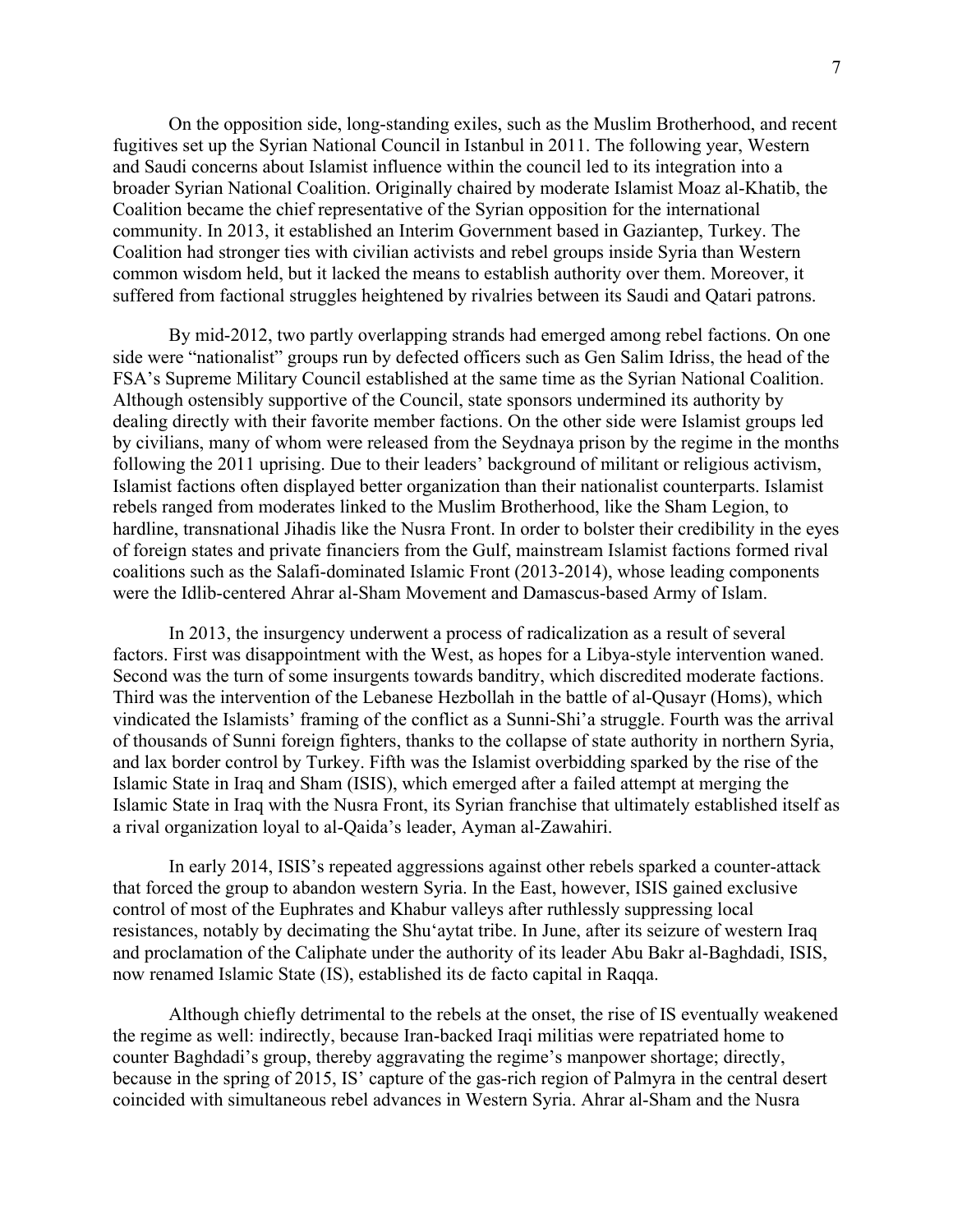Front allied in an "Army of Conquest" (*jaysh al-fath*) that seized Idlib and Jisr al-Shughur before threatening the Alawites' heartlands, while in the province of Der'a, the FSA-banner Southern Front captured the regime's last border crossing with Jordan.

By the summer of 2015, regime setbacks translated into internal instability, as factional struggles revived (most spectacularly when security baron Rostom Ghazale was murdered by the bodyguards of a rival officer), while Alawites demonstrated against the unbearable human cost of the regime's war effort for their community. Asad, however, avoided defeat thanks to the dispatch of around fifty Russian aircrafts to the coastal airbase of Hmeimim in September 2015. As IS weakened in Iraq, Iran was also able to send back its local affiliates to Syria. Within a few months, the combination of Russian airpower and Iranian foot soldiers reversed the course of the war: by March 2016, the rebels were expelled from the coastal mountains; at the end of the year, they left the eastern neighborhoods of Aleppo; pro-regime troops then filled the void left in the central desert by IS following the latter's debilitation by the US-led coalition, and fully recaptured Deir ez-Zor city in December 2017; in the first half of 2018, loyalists dealt the rebels a fatal blow by retaking the suburbs of Damascus, the southern provinces of Der'a and Qunaytra, and the northern countryside of Homs. In all cases, evacuation deals provided for the bussing out of those rebel fighters who refused "reconciliation", that is, switching sides, and of the civilians who feared for their lives under Asad's restored rule.

By 2019, the parts of the country that were still escaping Damascus' authority owed their situation to foreign protection. In September 2014, the US-led international coalition had started providing air support to the YPG (the PYD's armed branch) to foil IS' assault on the town of Kobane on the Turkish border. From its Kurdish-majority strongholds in the North, the YPG subsequently expanded southward, seizing Raqqa in October 2017. The conquest of the entire eastern bank of the Euphrates was complete with IS' final defeat in Baghuz in March 2019. As large Arab communities (and to a lesser extent Turkmens and Assyrian Christians) fell under the control of the Kurdish movement, the latter restyled itself in a multi-ethnic fashion: the YPG now led a military coalition called "Syrian Democratic Forces" (SDF) in 2015, while its autonomous administration was renamed Democratic Federation of Northern Syria the following year.

Finally, the northwestern part of the country was a Turkish zone of influence. It chiefly consisted of two areas directly controlled by Ankara's army since their capture from IS in early 2017, in the case of al-Bab, and from the YPG a year later, for Afrin. In the meantime, Turkey had established military outposts around the remaining rebel stronghold of Idlib to protect it from regime ground assaults.

## **II. Social and Economic Environment**

#### *Demography and Society*

The eastern four-fifths of Syria constitute a large, mostly semiarid and desert plain—in essence the northern extension of the Arabian Desert. Consequently, nearly 80 percent of all Syrians live in the western 20 percent of the country, with the majority of inhabitants residing in a north-south line of cities—Aleppo, Hama, Homs, Damascus—that separates the more fertile western areas of the country from the semiarid and desert plain (see Map 2.1). By 2011, the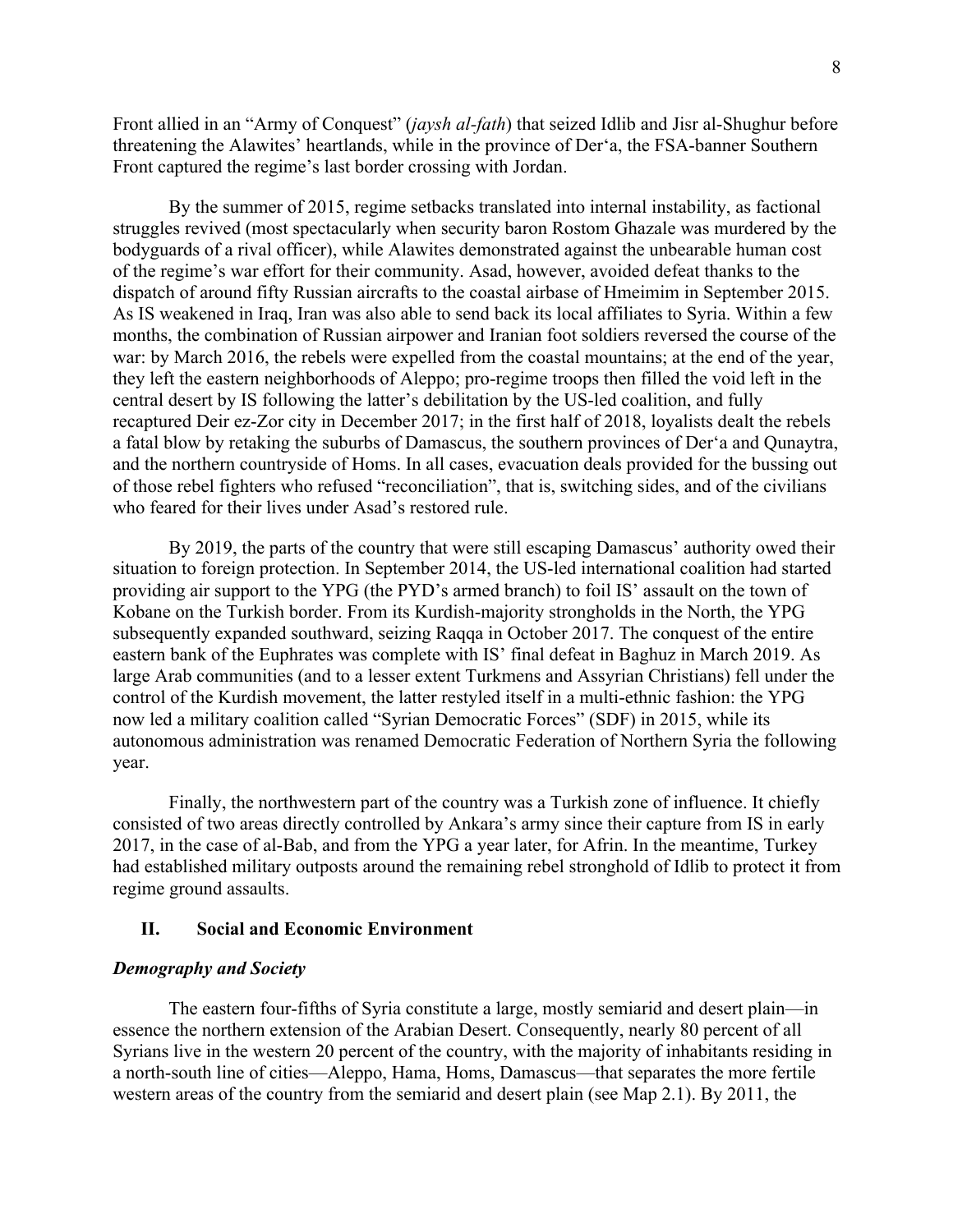population of Syria numbered a little over 22 million, 35 percent of which were below the age of 14. Almost half of the population was living in the two metropolitan provinces of Damascus and Aleppo.

The war brought about cataclysmic demographic change. Half a million Syrians died in the conflict, and life expectancy fell down by 20 years (to an estimated 55.7 years) at the height of the war. 12 to 13 million people (about 55 percent of the population) were displaced, nearly half of which sought refuge abroad, mostly in Turkey, which hosted over 3 millions Syrians, and in Lebanon, Jordan, and Germany. As of 2019, the population residing inside Syria had fallen below 20 millions.

## **[INSERT Map 2.1 "Syrian Arab Republic" HERE]**

## *Ethnic and religious groups*

Available data on the ethnic and sectarian complexion of Syrian society are mere estimates given the ban on the collection of such data. Yet statistics released by the Syrian government before 2011 suggest significantly different birth rates among religious sects. Indeed, the population of the predominantly Sunni provinces was increasing up to twice as quickly as populations of provinces that were home to large non-Sunni communities (Latakia, Tartous, Suwayda). Overlooking this trend often resulted in overestimating the proportion of religious minorities in the Syrian population. Demographic imbalance between sects was probably a crucial factor in the regime's ability to play on the fears of minorities.

Arabic is the most widely spoken and only official language in the Syrian Arab Republic. The Kurds, who make up between 8 and 15 percent of the population, are concentrated along the Turkish border and in Damascus and Aleppo. Small ethnic minorities include the Turkmens, Circassians, Armenians and Assyrians. Sunni Muslims (including Kurds) probably account for 80 percent of the population. Arab Bedouin tribes, mostly sedentarized under the Ba'th, account for an estimated 15 percent of the population and are particularly widespread in the Euphrates valley. Before the 2011 uprising, the vast majority of Sunni Muslims subscribed to a traditionalist, often Sufi-leaning brand of Islam, as both quietist and militant Salafis were ruthlessly suppressed. The rise of Salafi rebel factions throughout the civil war was not so much function of a broad, preexisting social base but rather a consequence of superior organizational skills and funding.

The second largest religious group in Syria is the Alawites, at most 10 percent of the population. Alawitism is an offshoot of Shi'a Islam that puts particular emphasis on the veneration of Ali ibn Abi Talib, the cousin of Muhammad. Considered heretical by Sunni Muslims and even by most Shi'a Muslims, Alawites were marginalized for centuries before becoming the ruling elite under the Ba'th. The Alawites originated in the Latakia mountains, but in the twentieth century many of them migrated to the cities of the coast, Homs and Damascus. Other non-Sunni Muslim minorities include the Druzes at 3 percent (mostly located in the southwestern province of Suwayda), as well as small communities of Ismailis (in the province of Hama) and Twelver Shi'a. Christians are divided among almost two dozen denominations, the largest of which is Greek Orthodox. Due to low birth and high emigration rates, Christian Syrians had probably fallen below 5 percent of the population by 2011. The formerly several-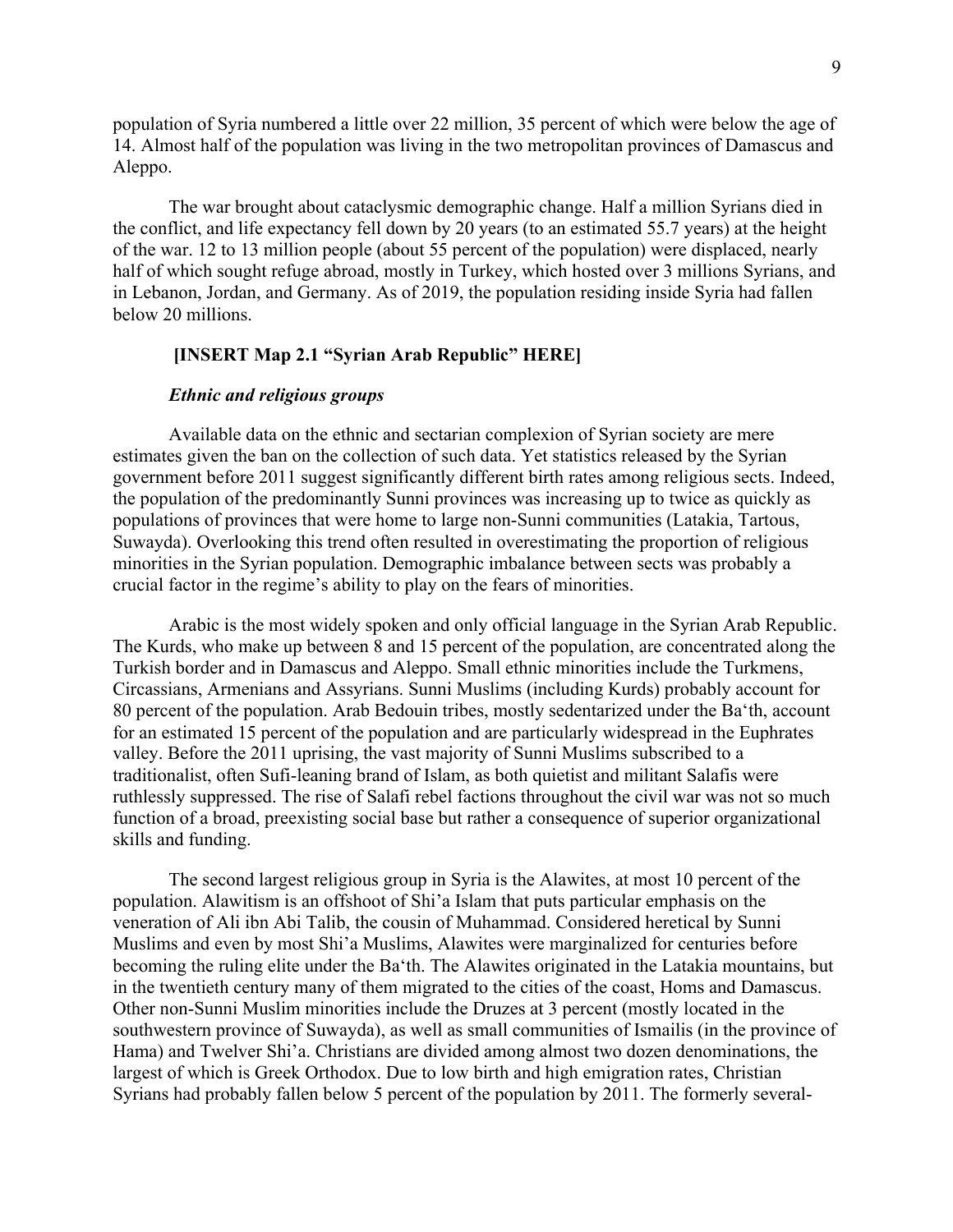thousand-strong Jewish community fell into insignificance after its members were allowed to leave the country in the 1990s.

#### *Women*

Like all other "popular organizations," the Syrian General Union of Women is entirely subordinate to the regime and serves its strategy of political control. At the top of the state hierarchy, women like Vice President for Cultural Affairs Najah al-'Attar and Bashar's media adviser Buthayna Sha'aban have played a role of representation rather than of decision. State feminism in Syria has at times taken radical forms, as illustrated by the forced unveiling of Damascene women at the hands of proregime female militias in the early 1980s. Subsequently, however, the regime was forced to show increasingly tolerant towards female Islamic garments as they spread even among Sunni elites.

Prewar Syria was characterized by regional disparities in terms of female human development, most significantly between Sunni-majority, heavily rural and tribal governorates (Aleppo, Raqqa, Deir ez-Zor), on the one hand, and Alawite, Druze, or heavily urbanized governorates (Latakia, Tartus, Suwayda and Damascus), on the other hand: female literacy ranged from 50 to 90 percent, and the share of women in the non-agricultural workforce ranged from 3 to 30 percent. Nationwide proportion of endogamous marriages (i.e. marrying among paternal cousins) was 40 percent. So-called "honor killings" of women existed among all sects, and women's rights associations faced significant social backlash in their call for stricter penalties against perpetrators.

The war adversely impacted women's status and rights in several ways. Many were raped by regime forces, which often alienated relatives who considered that the family's honor had been sullied. The loss of male relatives, destruction of properties, and displacement, increased economic precariousness, depriving girls from education opportunities and favoring early marriage. Within Syria, the lack of men as a result of death, imprisonment, conscription and migration entailed increased rates of polygamy and (socially-stigmatized) prolonged female celibacy. Insecurity and, in areas controlled by Jihadi groups, the enforcement of strict Islamic regulations on female modesty, curtailed women's presence in the public space.

War also forced women to endorse new roles. The regime and the YPG recruited female fighters, in order to fill their ranks but also to score points among international audiences (the YPG's feminist ideology also provided for a formal ban on polygamy, and the appointment of male-female duumvirates to front political and military positions). In regime-held areas, where job opportunities were more numerous and mores less conservative, women increasingly made up for the lack of male workforce in cafes, restaurants, and retail stores. In the diaspora, particularly in Western countries, an unprecedently high rate of Syrian women were enabled to ask for divorce because of loosening family structures, and the availability of alternative revenues from work and state allocations.

## **[INSERT Box 2.1 "Syrian Arab Republic" NEAR HERE.]**

#### *Economic Development*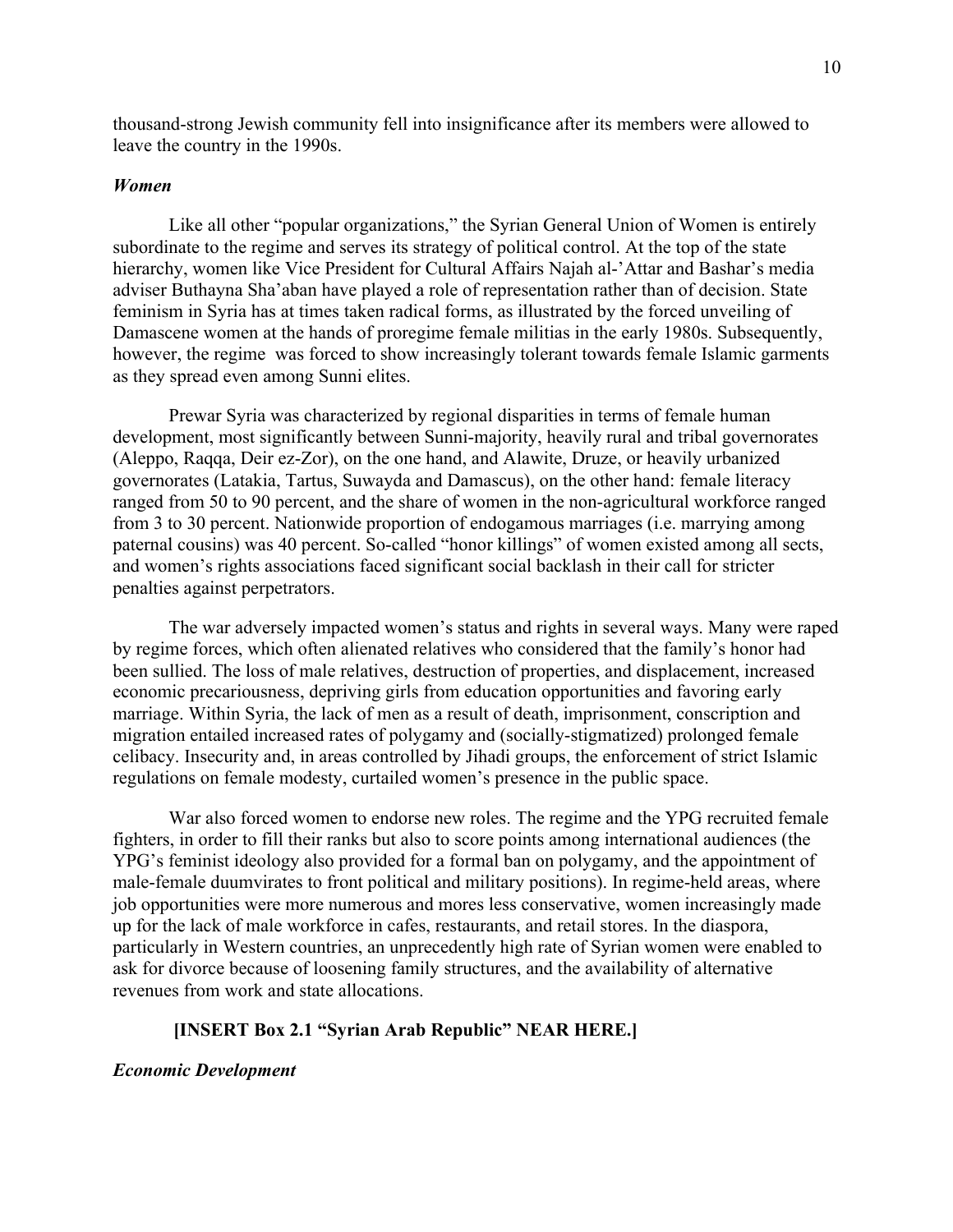By 2011, agriculture accounted for a greater share of the GDP in Syria (18 percent) than in any other Middle Eastern country. Yet, of Syria's 71,504 square miles (185,170 square kilometers), arable land amounts to only about one-quarter of the total, the rest consisting of a semiarid steppe and desert. Rainfall is seasonal, most of it coming in the winter months and falling in the northern and westernmost parts of the country. In the late 1980s, the government invested heavily in irrigation systems to achieve self-sufficiency and to alleviate a severe fiscal crisis by acquiring hard currency through export, notably cotton.

After it seized power, the Ba'th considered that state intervention was necessary to overcome economic dependency, push forward industrialization, and effect a more equitable distribution of national wealth, which was monopolized by the landed oligarchy. As a consequence, the 1963–1966 period was characterized by nationalizations of banks and large industry and a land reform that limited the size of the great estates and redistributed the surplus to landless peasants.

The path of state capitalism in Syria, however, resulted in a bloated and inefficient public sector which was used as a source of patronage to ensure regime survival. Arbitrary implementation of laws on "economic crimes" allowed for keeping in check the remaining private sector. After a modest *infitah* ("opening") in the early 1970s, economic liberalization really started following the severe fiscal crisis faced by the country in 1986. Investment Law No. 10 of 1991 aimed to boost a private sector made apathetic by socialist governance and legal insecurity. However, liberalization remained selective to preserve the public-sector patronage system, and further measures were suspended until the conclusion of ongoing peace talks with Israel.

The economic challenges facing the country when Bashar al-Asad came to power in 2000 were manifold. Syria had not managed to advance beyond the group of lower-middle-income countries, with purchasing power parity income per capita of only \$5,100 by 2011. The country also needed to rapidly expand its labor market to absorb a projected annual labor force increase of 4 percent, due primarily to high population growth. Oil exports had started in the 1980s, but production fell from a million barrels per day to 385.000 by 2011 from lack of new discoveries. Gas production essentially catered for domestic consumption.

At the Ba'th Party regional congress in June 2005, President Asad proposed the adoption of a "social market economy" combining market economy with social safety nets. In this transition, Syrian officials wanted to emulate the Chinese model, that is, economic liberalization under continued authoritarian rule. Private banks and a stock market were approved, holding companies were established under the aegis of Asad's crony businessmen, and tariffs with Turkey and the Arab countries were slashed. More structural reform, however, was retarded by the fear, which eventually materialized, that the growing income inequalities associated with liberalization would engender political instability.

The civil war that followed the 2011 uprising had a devastating effect upon Syrian economy. By 2018, the cost of destructions (including that of one-third of the housing stock) was estimated to nearly 400 billion dollars, the GDP had fallen by more than 70 percent, the Syrian pound was depreciated to one-tenth of its pre-war value, and an estimated two-third of the population lived in extreme poverty. Food production decreased, but the relative importance of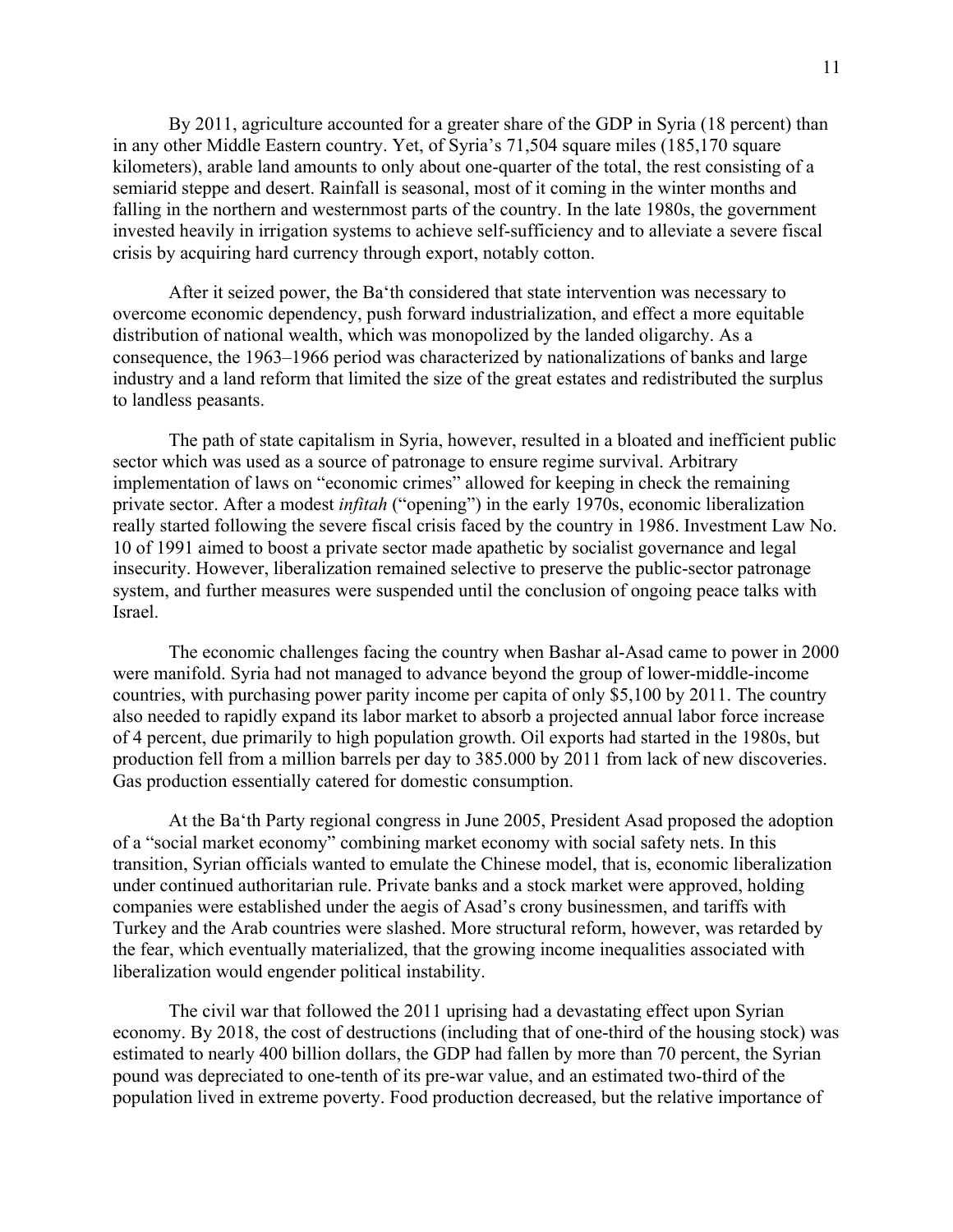agriculture in the country's economy increased as a result of severe contraction of the manufacturing sector, which particularly suffered from destruction and looting in Aleppo, and of oil production, the remnants of which (a mere 24.000 barrels per day) were largely controlled by IS then by the SDF. The Syrian regime nevertheless managed to avert economic collapse thanks to financial aid from Iran, but also because the loss of large parts of its territory decreased state expenditures. Nevertheless, all parts of Syria witnessed the growth of a war economy benefitting armed groups on both sides, as well as various kinds of war profiteers. The war economy was fed in particular by territorial fragmentation, and the consequent emergence of myriad opportunities of tolling, smuggling, and brokerage.

By 2019, the regime's apparent military victory had not brought much economic relief besides the expected reopening of border crossings with Iraq and Jordan. A severe fuel shortage hit the country during the winter as a result of new US sanctions deterring transport and insurance companies from getting involved in Iranian oil shipments to Syria. Beyond the latter, and lines of credit, Iran contributed little to reconstruction, as it was merely competing with Russia for the control of the country's most lucrative economic sectors, that is, the hydrocarbon industry, phosphate mines, and mobile phone networks. Teheran's investments in real estate were dictated by a drive to further enshrine its influence in select neighborhoods of Damascus, and Moscow's were non-existent.

## **III. Political Structures**

Despite formal similarities, Syria's political system is not a single-party regime nor a military dictatorship, because neither the Ba'th Party nor the army possesses any power of its own. In fact, all institutions are subordinate to the ruling family through informal networks based on kinship and (Alawite) sect. The Asad family's control over the military is best illustrated by the unwritten rule according to which the brother of the president (Rifa't under Hafiz; Maher under Bashar) is the most powerful figure in the military. Other president's relatives and numerous Alawites were appointed to key positions in the military and the *mukhabarat.* Atef Najib, the local head of intelligence whose ruthless behavior sparked the 2011 uprising in Der'a, was a cousin of Bashar al-Asad. After 2011, the symbiosis between the ruling family and coercive institutions constituted a major obstacle to political transition, because transition would precisely have required a dissociation of these institutions from the ruling family.

During his reign, Hafiz al-Asad concentrated personal power in a "presidential monarchy". Unopposed referenda were held at the end of each renewable seven-year presidential term until Bashar al-Asad won the first pseudo-pluralistic election in 2014. After 2000, extensive presidential prerogatives in matters of appointment and public policy were key to Bashar's ability to overcome resistance to his personal leadership and economic reforms from among state elites.

The president's coercive power relies, first, on the heads of the four main intelligence agencies (Military Intelligence, Airforce Intelligence, State Security, Political Security) and of the National Security Bureau that coordinates between them. Endowed with extensive extralegal power, the dreaded *mukhabarat* surveil, and suppress, possible threats from external enemies, the domestic opposition, the army, the bureaucracy, and each other. They vet candidates for office and promotion, and act as powerful brokers whose support ambitious politicians and prominent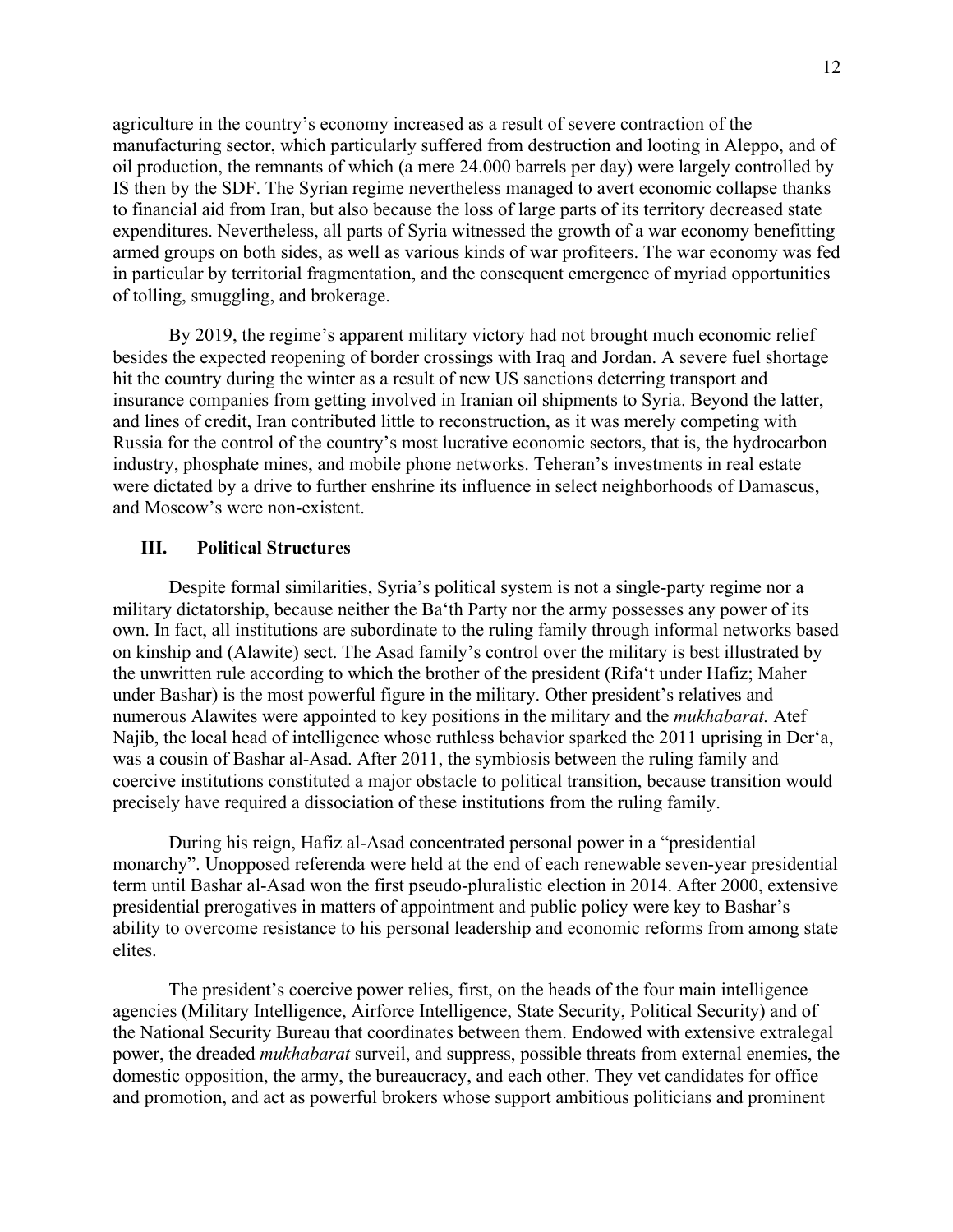businessmen seek. They control large parts of society via networks of informers and the dispensing of semi-illicit privileges. After 2011, their influence further increased as they were tasked with recruiting paramilitaries such as the Tiger Forces of Airforce Intelligence's Brigadier Suheil al-Hassan.

The military, officially known as the Syrian Arab Army (SAA), was called upon in order to quell the most significant threats to the regime, such as the Hama uprising in 1964, the 1979–1982 insurgency, and of course the 2011 revolt. To ensure the army's loyalty in such situations, and to shield himself from military coups, Hafiz al-Asad adopted a two-pronged strategy. First, sectarian stacking brought the proportion of Alawites within the officer corps above 80 percent, a situation that was hardly concealed by the occasional appointment of Sunnis to front positions such as Minister of Defense and Chief of Staff. Second, because the rank-and-file still predominantly consisted of Sunni conscripts, Hafiz al-Asad created praetorian units such as the Republican Guard and Rif'at al-Asad's Defense Companies which, after their commander's coup attempt, were turned into the 4<sup>th</sup> Armored Division (led during the civil war by Bashar's own brother Mahir). Recruited from the Alawite population and, to a lesser degree, loyal (Sunni) Bedouin clans, praetorian units were endowed with the most advanced equipment. During the civil war, combat losses and defections deprived the SAA of perhaps as much as half of its manpower, but they were partly compensated by extending the duration of conscription, by entrusting the SAA with the chaperoning of paramilitaries, and later in the conflict, by absorbing a number of defeated rebels who were spared prosecution in exchange for their rallying.

Although the Ba'th ceased to be the "leading party in society and state" after the 1973 constitution was replaced by a new one in 2012, it has remained a major pillar of the regime not as a power center of its own, but as an instrument of control and patronage. The party lost any autonomy since the late 1970s as remains of internal democracy made place for designation by the president and *mukhabarat.* Although the party's Regional Congress is supposed to be held every fourth year, Hafiz al-Asad ceased to convene it in 1985, and Bashar did it only once, to eliminate rivals among party leaders.

The Ba'th's top collegial body is the 14-members Central Command (Regional Command until 2018), which is roughly divided between senior military commanders, senior cabinet ministers, and top party officials. It is theoretically answerable to the 80-members Central Committee, a body comprising senior regime elite—party functionaries, ministers, generals, security chiefs, governors, heads of syndicates, and university presidents. By 2011, the Ba'th had over 11,000 cells grouped into 154 subbranches at the district or town level, which were combined into 18 branches in the provinces and major institutions such as the military, bureaucracy and universities. Before the war, active party membership numbered nearly one million, for a total of three and a half million registered members.

The party controlled "popular organizations" such as sector-specific unions (for workers, peasants, professionals, students, etc.) and youth movements that initially gave the regime new roots in society and bridged sectarian and urban-rural gaps. The party's debilitation in the 2000s, when it was an obstacle to economic reforms, helps account for the antiregime mobilization of 2011. Der'a, the birthplace of the uprising, had long been a Ba'thist stronghold. The party suffered devastating blows during the civil war, losing perhaps half of its membership as vast swathes of the country fell to the rebels. Yet, the Ba'th remained relevant as a pool of regime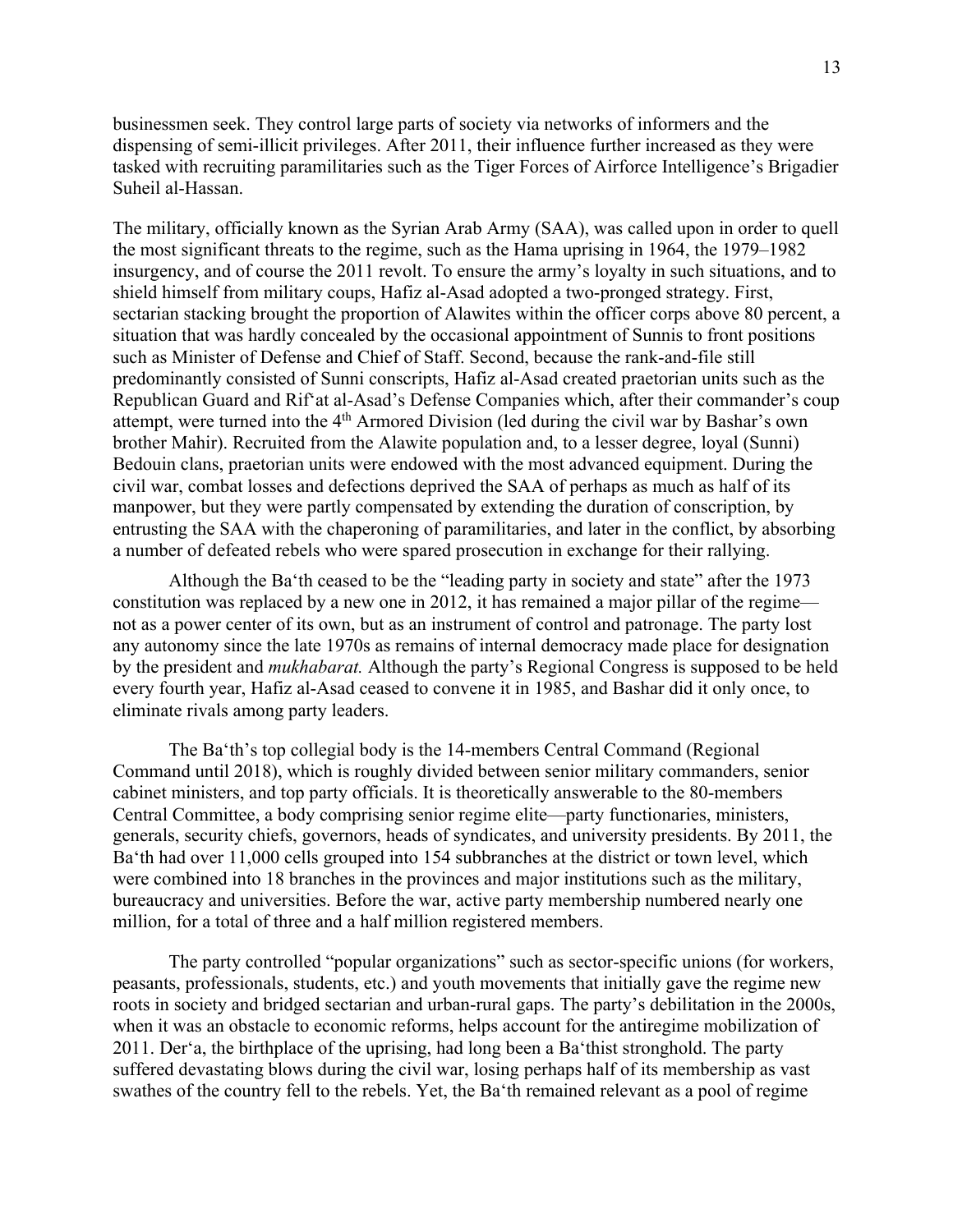loyalists, who set up their own paramilitary group, the Ba'th Battalions. In the 2018 local elections, the Ba'th was rewarded with an increase in its share of town councilors at the expense of other pro-regime candidates.

Civilian executive power is represented by the Council of Ministers and the province governors (*muhafiz*), all of which are appointed by the president. The parliament (People's Assembly) merely responds to government initiatives. Deputies act as brokers between officials and their constituents—notably those seeking favors. Two-thirds of seats are reserved for candidates appointed by the National Progressive Front, an alliance of the Ba'th Party and several small leftist and nationalist parties, while the rest is left for "independent" candidates who stem mostly from the urban bourgeoisie. The bureaucracy plays a key redistributive role through the payment of salaries and provision of services. During the civil war, some civil servants living in rebel-held areas kept on receiving their pay as part of the regime's quest for loyalty.

The judiciary is politicized through party control of appointments. The legal process suffers from corruption and fails to guarantee civil liberties and property rights. Redress of grievances typically rests on access to informal clientelistic connections with the *mukhabarat*. The rule of law has been further undermined by extra-constitutional measures such the emergency law promulgated in 1963. The latter was formally lifted in April 2011, yet this did not prevent the regime from simultaneously engaging in the perpetration of some of the worst human rights violations in Syria's modern history.

By 2019, the regions still escaping Damascus' authority were subjected to three types of governing structures. The US-protected Autonomous Administration of North and East Syria was ethnically and religiously pluralistic, but real power was monopolized by the Kurdish PYD and, behind it, its military branch the YPG. In the northern countryside of Aleppo, Turkish authorities governed through a combination of direct rule and administration by local councils. As for Idlib, it was predominantly administered by Syrian Salvation Government, a civilian front for Hay'a Tahrir al-Sham, the ex-Nusra Front, which had broken ties with al-Qaida in 2016 before militarily subduing rival rebel factions like Ahrar al-Sham.

## **Political Dynamics**

Syria's politics is presently dominated by the three R's of reconquest, restoration, and reconstruction. Reconquest concerns the regions that continue to escape regime control. The Turkish-controlled North seems off-limits given Ankara's rampant annexation of a region it considers as a forward defense line against the PKK. Damascus' ambitions thus focus on the province of Idlib, which lies on strategic highways linking Aleppo to Damascus and the coast, is only protected by small Turkish military outposts, and is dominated by an internationally blacklisted Jihadi organization, Hay'at Tahrir al-Sham. Although the 2018 Russian-Turkish Sotchi agreement provides a framework for a compromise through partial demilitarization of the frontline and the reopening of highways to civilian traffic, it is vulnerable to spoiler moves from the Syrian regime and ultra-Jihadi factions like the al-Qaida-affiliated Hurras al-Din.

East of the Euphrates, the fate of the YPG's autonomous administration is largely dependent on US determination to extend their military protection past the defeat of IS. President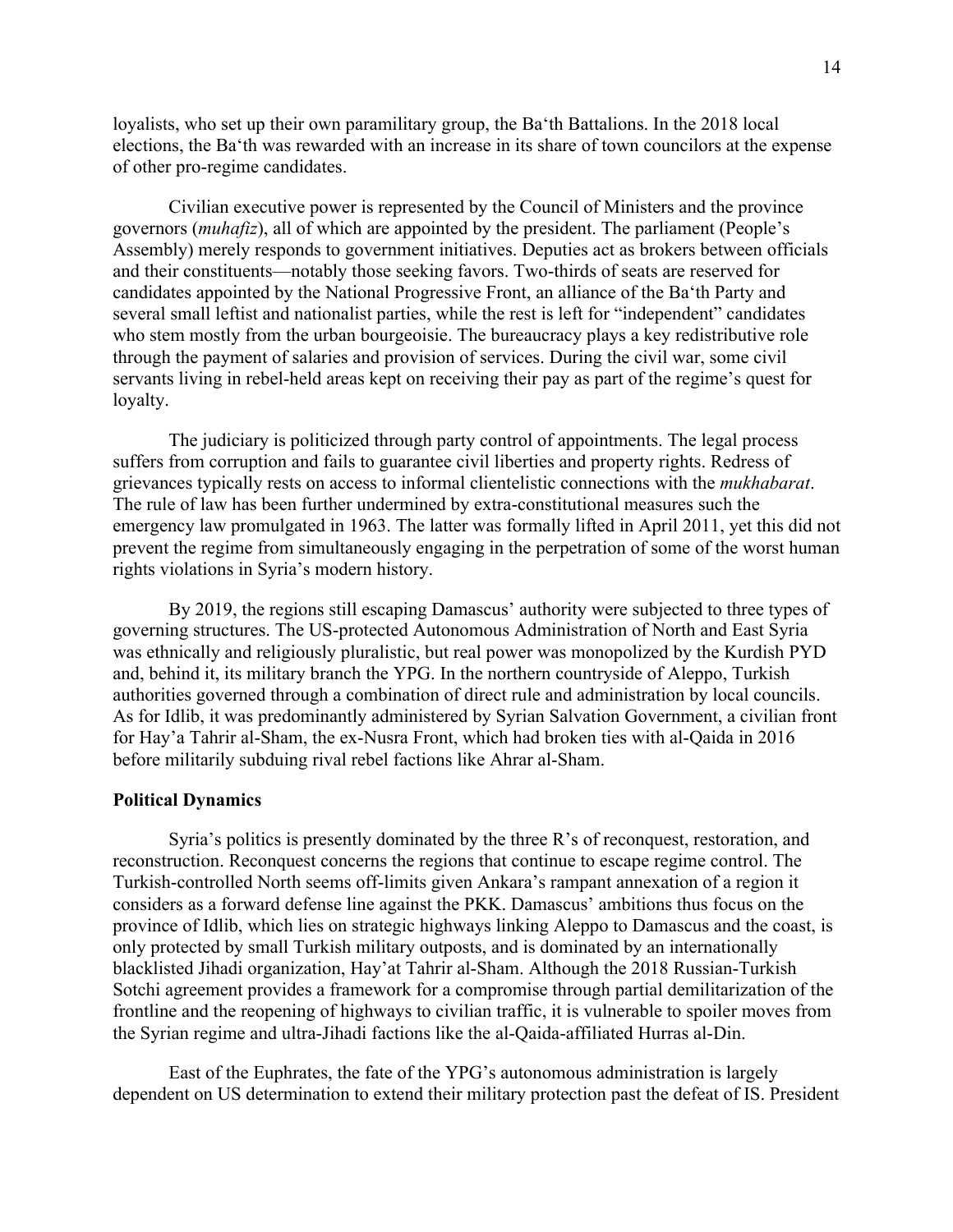Trump's announcement of a full withdrawal in December 2018 generated considerable anxiety among YPG leaders. In case the US were to implement that decision, and in order to shield itself from a consequent Turkish military assault, the Kurdish group approached the regime to negotiate the contours of a deal that would bring back eastern oil resources and Arab-majority regions under Damascus' control in exchange for a modicum of local autonomy in Kurdishmajority areas.

Political restoration has most obviously taken place in the regions that were retaken from the rebels since 2016. Following systematic looting, it has consisted in arrests and occasional assassinations, conscription of fighting-age men, re-erection of statues of Hafiz al-Asad, and the dissolution of opposition-era local councils in favor of municipalities "elected" in 2018. At a psychological level, the return of the regime has translated into the rebuilding of the "wall of fear" that revolutionaries had broken in 2011. The southern province of Der'a is a particular case in that respect, because the surrender agreements brokered by Russia in 2018 provided for the non-entry of regime soldiers into certain towns or neighborhoods, and the maintaining of former rebel units as law enforcement forces there. This scheme temporarily preserved some breathing space for anti-regime activism as illustrated by small demonstrations in early 2019.

The reassertion of the regime's authority has not only targeted former opponents, but also pro-regime militias. Some of them had acquired considerable autonomy when the regime was at its weakest, that is, before the Russian intervention, as they funded themselves through predatory and criminal activities such as ransoming, tolling and trafficking. Russia, in particular, has pushed for the absorption of paramilitaries into the SAA's order of battle through the creation of the 5<sup>th</sup> Corps, which was Moscow's primary tool to co-opt "reconciled" rebels. In Der'a, the 5<sup>th</sup> Corps has competed for the loyalty of former insurgents with Mahir al-Asad's 4<sup>th</sup> Division. The latter is backed by Iran and has formally integrated foreign IRGC affiliates whose withdrawal from Syria is requested by Israel and the US. Rather than to a consolidation of the SAA, thus, the regularization of paramilitaries seems to translate into further "militiafication" and fragmentation of the country's military.

Although reconstruction is principally an economic issue, it has obvious political aspects. First, a property law issued in 2018 (Decree No. 10) suggested that the regime was willing to use so-called "urban renewal" to seize real estate in former rebel neighborhoods, turn them into upscale developments, and permanently prevent the return of property owners. The thirty-day limit given to the latter to prove ownership was extended to one year under pressure from the Lebanese government, which was concerned that the law would hinder the return of Syrian refugees to their country. Yet, public threats against refugees by Syrian officials indicated that the regime would continue to seek ways to indefinitely keep what it sees as troublemakercommunities out of the country.

Reconstruction is also political to the extent that its funding depends on the regime's ability to normalize relations with the international community. Asad's main sponsors, Iran and Russia, do not have the necessary financial means. China does, but resource-poor, war-stricken Syria offers few prospects of return on investment for a country whose Middle Eastern policies remain dictated by economic, as opposed to strategic, considerations. As a result, the regime eyes capital from two groups of countries with which it has a fraught relationship during the war, namely, Gulf monarchies and Western states.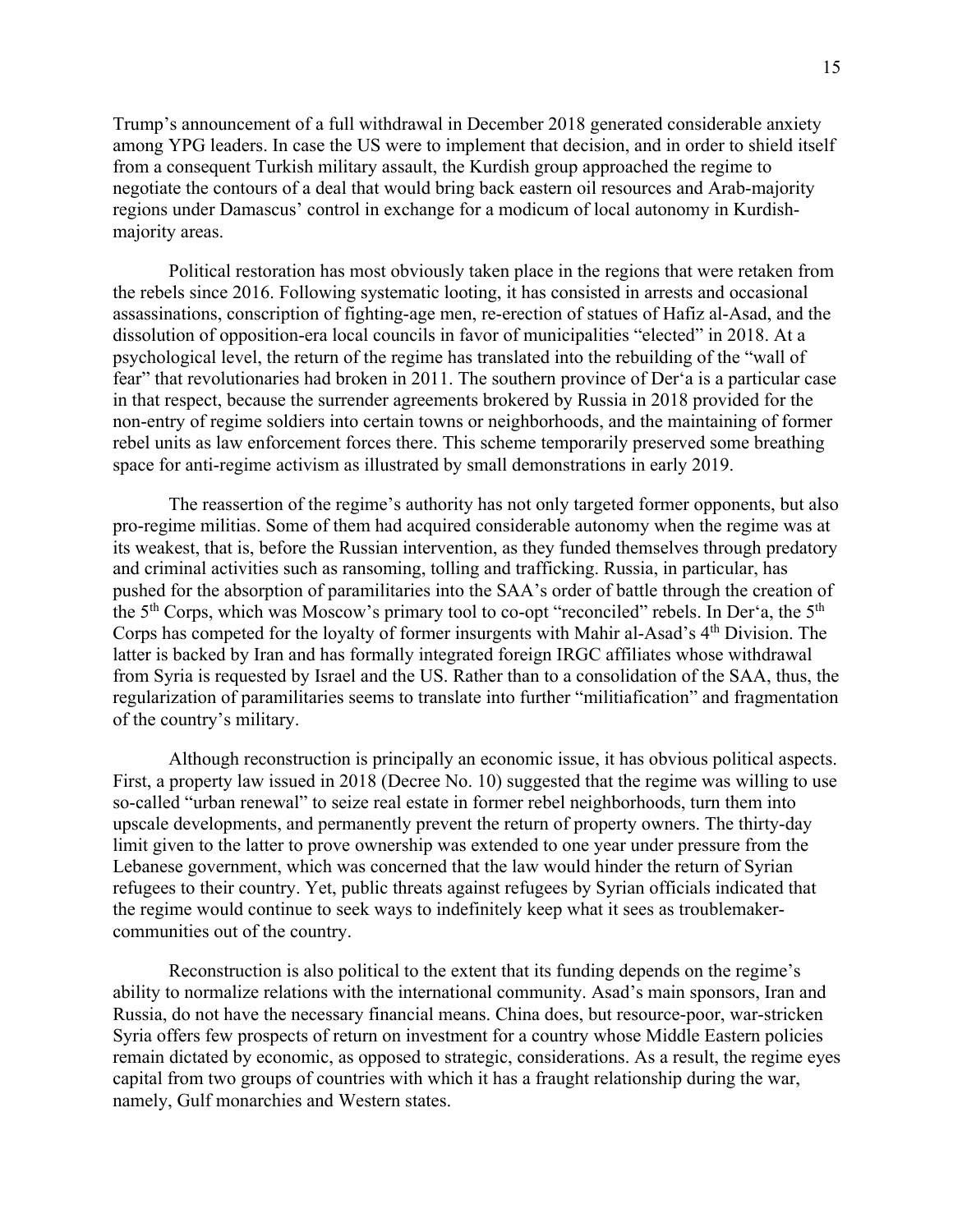Among Gulf monarchies, the drive for normalization with Asad was spearheaded by the United Arab Emirates, which had never completely cut ties to Damascus. In 2018, Abu Dhabi facilitated the regime's southern offensive by pressuring its chief rebel client in the region, Shabab al-Sunna's Ahmad al-'Awde, to sign a "reconciliation" deal with Russia. In December of that year, Abu Dhabi was the first Gulf country to reopen its embassy in Damascus, followed by Bahrain. Yet, follow-up investments in the Syrian economy were deterred by threats of US sanctions, and Saudi Arabia still seemed reluctant to follow suit due to its anxiety towards Iran's influence in Syria.

This context explains why, in spite of the regime's vengeful rhetoric towards the Western countries that have supported the opposition, Russia lobbied the same countries for normalization with Damascus. The European Union should fund Syria's reconstruction, Moscow argued, because it is the only means, if not to allow for the return of most refugees, at least to prevent further outflows of population from Syria by preventing further instability and offering economic opportunities to its population. Yet, even though Italy and Eastern countries seem open to a rapprochement with the Asad regime, France, the United Kingdom and Germany see major obstacles to it. First, they keep conditioning the granting of reconstruction funds on significant progress in the UN-led peace process, which the regime strongly opposes. Second, in the name of human rights violations committed by the regime, the Syrian opposition has lobbied Western governments for a reinforcement of economic sanctions against the regime and its economic partners (by early 2019, as the EU was sanctioning Asad's new chief crony businessman Samer Foz, and the US Senate was discussing the Caesar Syria Civilian Protection Act, a sanction bill named after a whistleblower who leaked tens of thousands of photos of detainees tortured to death in the regime's prison), and filed criminal complaint against high-ranking Syrian officials with Western courts (in 2018, a German judge issued an arrest warrant against Major General Jamil Hassan, the powerful head of the Airforce Intelligence).

## **Foreign Policy**

After independence, Syria's pluralistic polity allowed for competing foreign influences such as that of pro-Western Iraq, which sought to bring the Arabs into the anti-Soviet Baghdad Pact, and Arab nationalist Egypt, which advocated Cold War neutrality. Insecure Syrian political elites regularly tried to bolster their legitimacy by sacrificing realist conceptions of national interest to pan-Arab ideals. This trend was best illustrated by the 1958 merger with Egypt as well as the regime's firebrand posture toward Israel on the eve of the 1967 Arab-Israeli War. The Syrian army was poorly prepared for the latter and lost the Golan Heights and Mount Hermon, two strategic locations only a short distance from Damascus. **(**The Golan Heights is also a major water source, as spring-fed tributaries on the slopes of Mount Hermon run into the Sea of Galilee and the Jordan River.) Ideology also drove a failed Syrian military intervention in support of the Palestine Liberation Organization against the Jordanian army in 1970. The further consolidation of Ba'thist rule under Hafiz al-Asad allowed the regime to strike a balance between rejectionist policies aimed at maintaining nationalist legitimacy and a realist, Syrian-centered approach sometimes at odds with popular sentiments.

## *Hafiz al-Asad and the Struggle with Israel: From War to Failed Peace*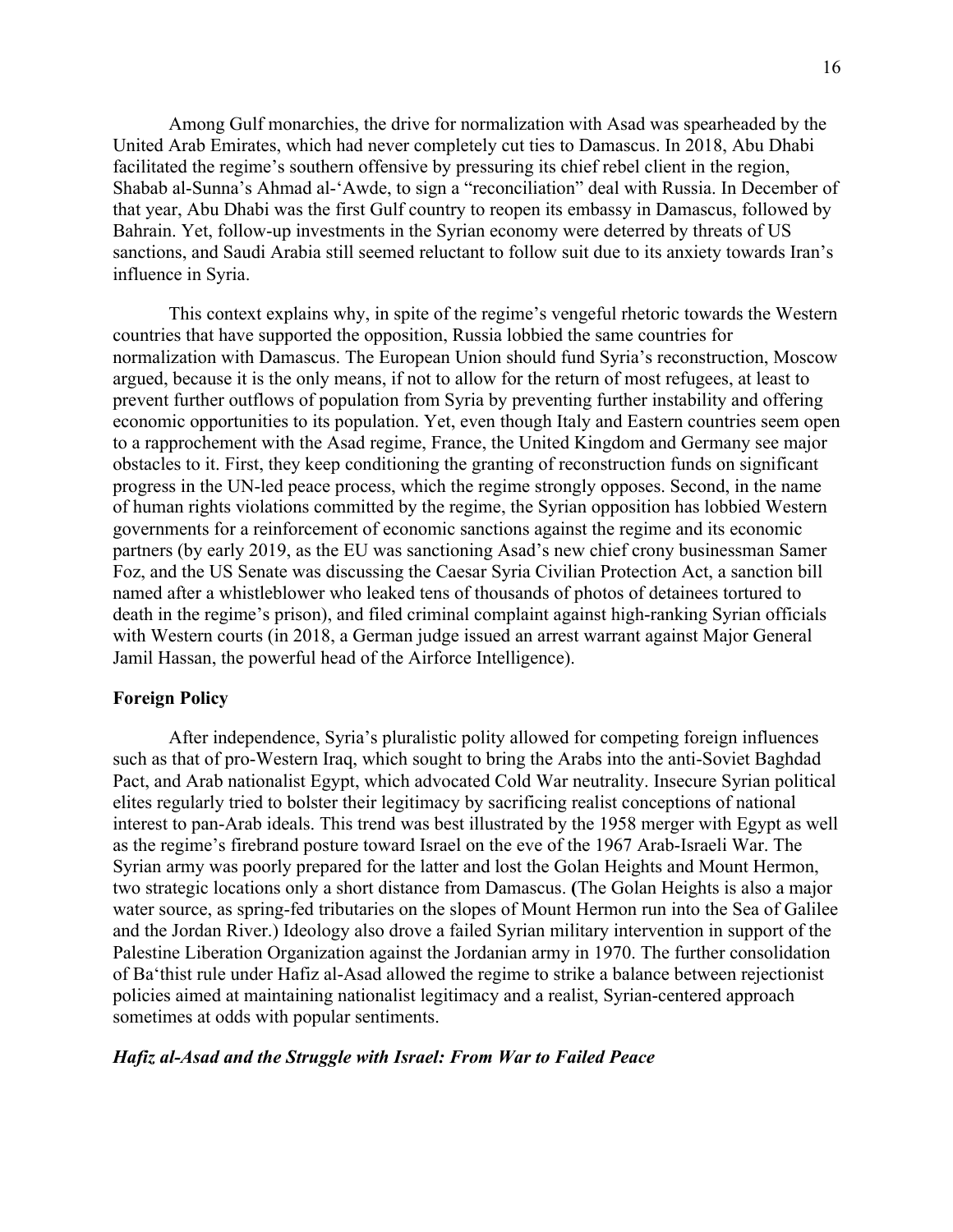After Asad came to power in 1970, Syria's foreign policy was revised to prepare for war against Israel: it maintained close ties with the Soviet Union to secure state-of-the-art weapons, reconciled with the oil-rich conservative Arab Gulf monarchies to obtain financing, and struck a strategic alliance with Anwar Sadat's Egypt, the most militarily powerful of the Arab states. In 1973, Egypt and Syria launched a surprise attack on the Israel-occupied Golan Heights and Sinai Peninsula, thereby initiating a war known as the October War in Syria and the Yom Kippur War in Israel. Despite spectacular initial advances that were hailed as "victories" in Damascus and Cairo, Arab armies were eventually defeated. However, their brief show of force as well as the Arab oil embargo gave Syria and Egypt enhanced political leverage. In 1974, US Secretary of State Henry Kissinger's mediation led to a disengagement agreement according to which Israel evacuated a small portion of the Golan Heights.

The Syrian-Egyptian alliance subsequently came to an end as Sadat engaged in the negotiations that eventually led to 1979 peace treaty between Egypt and Israel. As Cairo withdrew from the Arab-Israeli conflict, both Syria and Israel redirected their attention towards the civil war that began in Lebanon in 1975. The following year, Asad ordered an unpopular military intervention against the Palestine Liberation Organization (PLO) to prevent its victory over the right-wing Maronite Christians militias, before switching sides in 1978 as Israel moved against the PLO in South Lebanon and allied with the Maronites. By inserting itself as the civil war's arbiter, Syria achieved several objectives: first, it secured direct influence over a country whose independence had always been contested by Syrian ruling elites—it would take until 2009 for Damascus to open an embassy in Beirut; second, it acquired forward defense bases against the Israeli army; third, Lebanon's open, comparatively prosperous economy provided Syrian officers with countless opportunities of personal enrichment.

In 1982, Beirut fell into Israel's orbit as Tsahal besieged the city and expelled the PLO after a brief confrontation with Syrian troops. Thereafter, Syria backed various Lebanese proxies, including what was to become Hezbollah, against the Israelis and the American-French contingent that was deployed to support the government of President Amin Gemayyel. Following the Western withdrawal in 1984, Syria forced Gemayyel to renege on the Lebanese-Israeli accord signed the year before. Asad's drive for hegemony in Lebanon also translated into a second war against PLO leader Yasser Arafat, who left Tripoli (and Lebanon, for good) in 1984.

In parallel, Syria compensated for the loss of Egypt's alliance by establishing a long-term strategic partnership with Iran, which had turned into a fierce enemy of Israel after the Islamic revolution. Asad and the new Iranian regime had another common enemy, namely, Saddam Hussein's Iraq. In 1980, Damascus condemned the latter's attack against Iran while in return, Tehran unexpectedly supported Asad against the Islamists who were trying to carry out their own Islamic revolution in Syria. Syria also benefited from the military effectiveness of the Iransponsored Hezbollah that fought the Israeli occupation of southern Lebanon until 2000.

After the Iran-Iraq War ended in 1988, a vengeful Saddam Hussein supported Syria's chief opponent in Lebanon, General Michel Aoun. By joining the US-led military coalition formed in response to Iraq's invasion of Kuwait in 1990, Asad obtained Washington's tacit support to destroy this one last obstacle to "Pax Syriana" in Lebanon. Standing with Saudi Arabia against Iraq enabled Syria to break out of Arab isolation due to its alignment with Iran: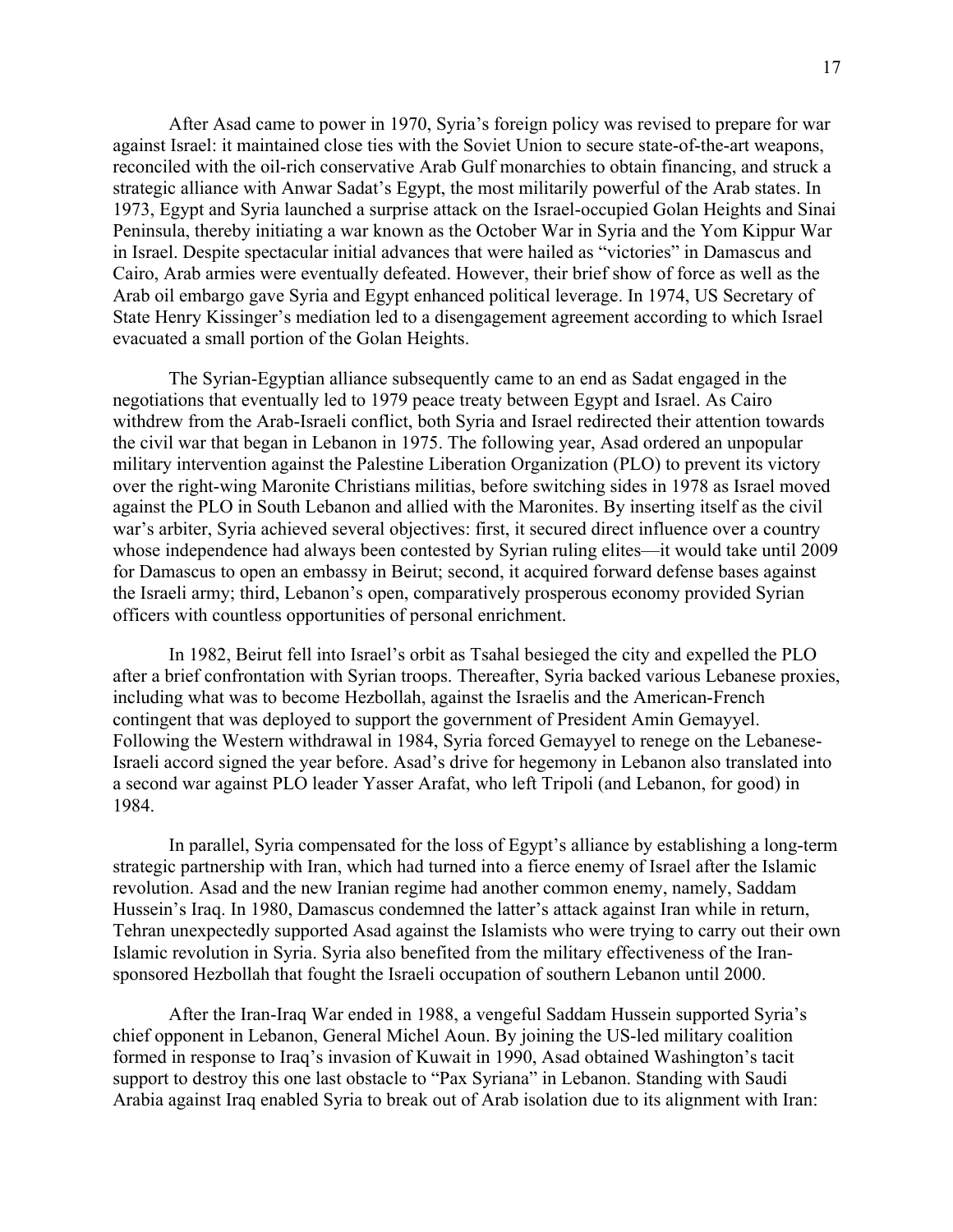economically, the resumption of subsidies from the Gulf oil states brought much-needed relief to a country that had refused to seek loans from the International Monetary Fund after the 1986 fiscal crisis; diplomatically, the Kuwait war put Syria back at the heart of a renewed Cairo-Damascus-Riyadh axis.

Ultimately, however, Syria's decision to join the anti-Iraq coalition was shaped by the weakening of the Soviet ally, which left the US as the sole superpower. Syria's submission to the new world order resulted in two rounds (in 1995 and 1999) of unprecedented direct bilateral negotiations with Israel over the Golan, which the Hebrew state had unilaterally annexed in 1981. The two sides came very close to a settlement, but the talks hit a snag over Israel's demands to keep its surveillance station on Mount Hermon as well as 5 percent of the Golan's territory adjoining Lake Tiberias.

#### *Foreign Policy under Bashar al-Asad*

Following the collapse of Syria's peace negotiations with Israel, another strategic challenge emerged in 2000 with Israel's withdrawal from southern Lebanon. For a growing number of Lebanese, this development removed the main justification for Syrian military presence in the country. Moreover, Israel now directly targeted Syrian military positions in Lebanon in response to Hezbollah's attacks on the Shebaa Farms, a hamlet which the Iranbacked militia described as Lebanese territory still occupied by Israel, whereas the latter claimed it as part of what it considered as the formerly Syrian Golan.

The 9/11 attacks initially had an ambivalent impact on bilateral relations with the United States. On the one hand, Syria objected when some of its allies—which Syria regarded as national liberation movements (e.g., Palestinian militants and Hezbollah)—were included among the targets of the global war on terror. On the other hand, Damascus provided Washington with intelligence in the struggle against al-Qaida.

A far more dramatic deterioration of US-Syrian relations occurred when Syria opposed the 2003 US invasion of Iraq, most spectacularly by allowing volunteer fighters to move across Syria's border into Iraq and giving refuge to Iraqi Ba'th officials. Whereas in 1991 Syria could justify its participation in the Kuwait war on the basis that the operation's goals were limited to restoring the emirate's sovereignty, Bashar was wary of a war aimed at toppling another Ba'thist regime as part of a broader US strategy of promoting democracy and weakening Israel's strategic foes. Moreover, relations with Saddam Hussein had recently improved with the 2001 reopening of the oil pipeline between the two states, which gained the Syrian treasury a badly needed billion-dollar annual windfall and enabled Iraq to evade UN sanctions. Finally, Syrian public opinion was so inflamed against the US invasion that the regime's legitimacy dictated opposition.

Fears that US troops would attack Syria following their triumph over Saddam Hussein were rapidly dissipated by growing US difficulties in the face of the Iraqi insurgency, which Damascus continued to support, though more discreetly than before the fall of Baghdad. However, the deterioration of Syria's strategic position resulted in the first Israeli airstrikes inside Syrian territory since the 1973 war: in 2003 against a Palestinian military facility, and in 2007 against a secret nuclear plant under construction neir Deir ez-Zor. As for the George W.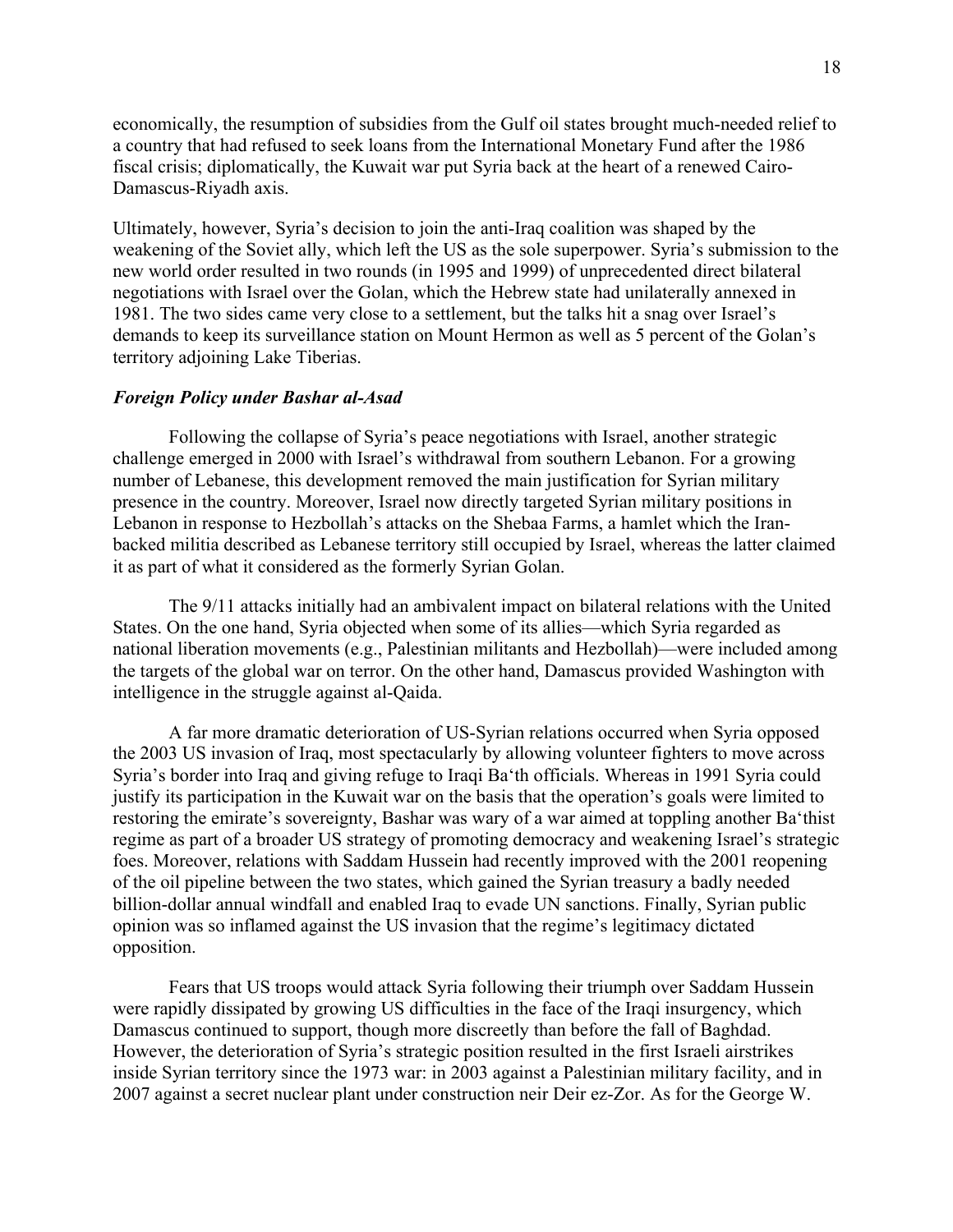Bush administration, it presented Damascus with a list of nonnegotiable demands that threatened Syria's regional influence, including ending support for Palestinian militants and Hezbollah, withdrawing from Lebanon, and cooperating with the occupation of Iraq. The cost of defiance was the Syria Accountability Act, a set of US economic sanctions that discouraged Western companies from doing business with Syria and consequently pushed Syria to strengthen ties with the (then booming) Turkish and Gulf economies.

In 2004, the United States and France challenged Syria's role in Lebanon through UN Security Council Resolution 1559 that called for Syria to withdraw its military forces from that country. Paris joined Washington's anti-Syrian strategy because it was siding with pro-Saudi Lebanese prime minister Rafiq al-Hariri in his bid to prevent the widely unpopular extension of the tenure of pro-Syrian president Émile Lahoud. Asad was all the more suspicious of Hariri that, in addition to his ties to the West, the Lebanese politician was close to two major rivals of the ruling family within the regime, namely, vice president 'Abd al-Halim Khaddam and minister of Interior Ghazi Kana'an.

In February 2005, the assassination of Hariri in a massive car bombing sparked the Cedar Revolution, a large-scale anti-Syrian protest movement led by the main Sunni, Maronite Christian, and Druze political forces which, combined with covert Western military threats, forced Syria to withdraw. However, Damascus later managed to reconstitute its influence in Lebanon thanks to its Shi'a allies Hezbollah and Amal, and, owing to intra-Maronite rivalries, former enemy Michel Aoun. Syria's standing in Lebanon was further consolidated by two developments: the July 2006 war, that saw Hezbollah withstand a month-long Israeli military offensive thanks in part to Syrian logistical support; the May 2008 seizure of West Beirut by pro-Syrian militias following brief clashes with their pro-Western rivals, and subsequent formation of a national unity government in which Hezbollah held veto power.

Syria's struggle with the Saudi-backed Hariri family over Lebanon shattered the partnership Syria had established with the kingdom after the Kuwait war, and Damascus's relations with Egypt and Jordan—Riyadh's key Arab partners—suffered accordingly. Meanwhile, the deepening of the long-standing strategic alliance between Syrian, Iran, and Hezbollah formed the backbone of the so-called "resistance axis," formalized in 2006 by a Syrian-Iranian mutual defense pact. A portion of the Syrian Sunni opinion resented this alliance, because of Iran's support for the regime during the 1979–1982 insurgency, and because of suspected Shia proselyte efforts emanating from holy sites such as the shrine of Sayyida Zaynab near Damascus, which had been rebuilt in a Persian architectural style and attracted a growing number of foreign Shia pilgrims and religious students.

It remains to be said that regional alignments after the invasion of Iraq were not necessarily determined by sectarian affinities. First, the "axis of resistance" also included the Palestinian Hamas, which gave the Syrian regime significant nationalist legitimacy, in particular during the Gaza war of late 2008. Second, although not a member of the axis, Qatar was close to it and provided sympathetic media coverage through its widely popular information channel Al Jazeera. Third, both Syria and Iran reconciled with Turkey following the advent of the Justice and Development Party (AKP).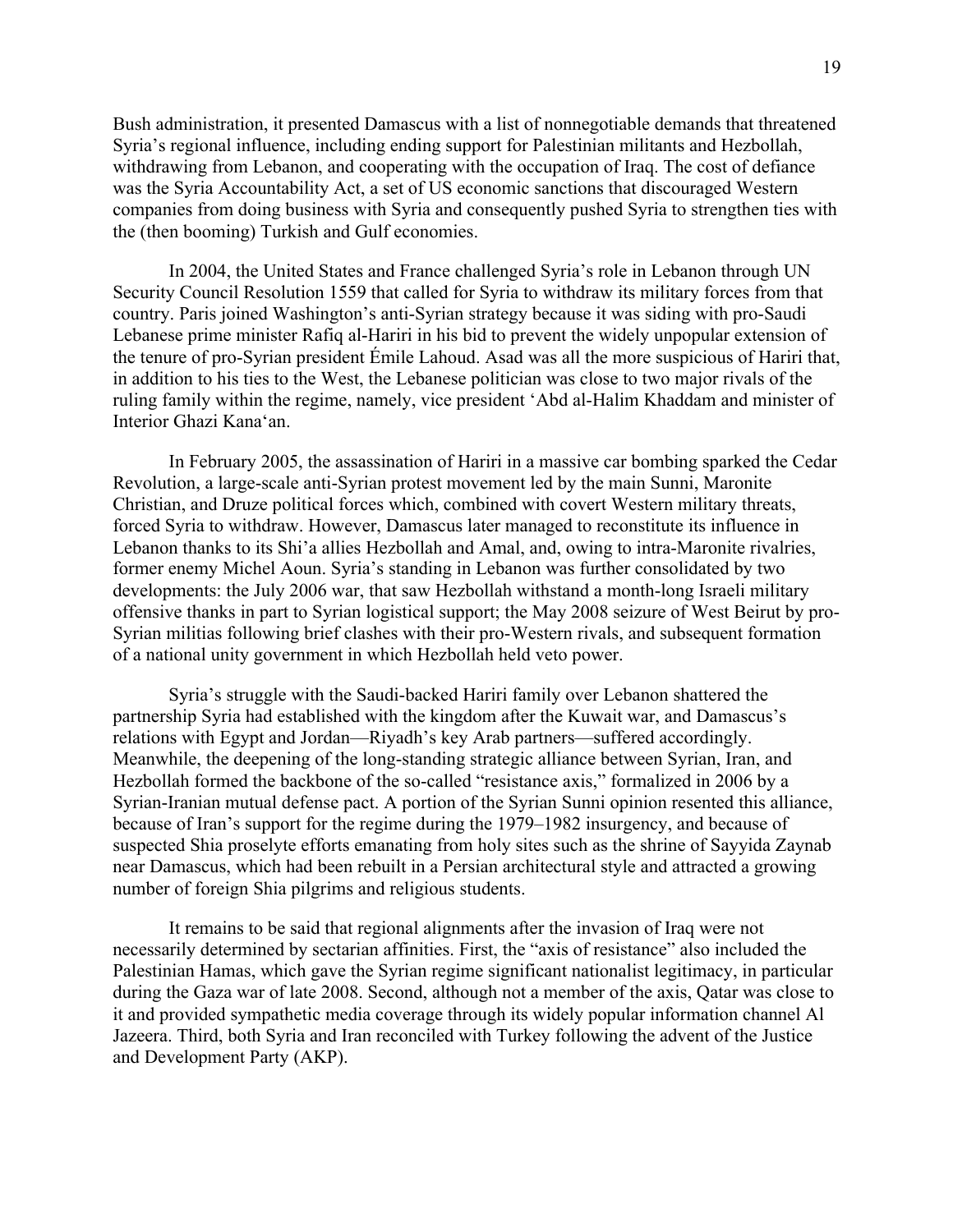In the 1990s Syria had supported the Kurdistan Workers' Party (PKK) against Turkey to pressure Ankara into giving it a greater share of Euphrates River water controlled upstream by new Turkish dams. Turkey and Israel also had cooperated closely to oppose Syria and Iran. Military threats by Turkey in 1998 led to the signature of the Adana agreement that formalized Syria's abandon of its support for the PKK. The empowerment of Iraqi Kurds following the fall of Saddam Hussein in 2003 gradually drove Ankara, Damascus, and Tehran closer over the shared threat of Kurdish separatism. Turkey refused US demands to isolate Syria and even tried to broker Syria-Israel peace negotiations in defiance of the United States. Although military cooperation between the two countries remained minimal, Syria's exchanges with the rapidly expanding Turkish economy largely overshadowed those with Iran.

In 2008, US commandos carried out an unprecedented cross-border attack against jihadi militants using the province of Deir ez-Zor as a safe haven for their operations in Iraq. By that time, however, relations with the West had already started to improve. Asad was invited in Paris to celebrate Bastille Day besides President Nicolas Sarkozy, and in 2009, better-meaning Barack Obama succeeded George W. Bush as US president. Thus, despite ongoing tensions with the Saudi-led bloc, Asad had few dedicated foreign enemies by 2011. The uprising, however, reshuffled the cards and unleashed a struggle for Syria.

## *The war for Syria*

Although Asad portrayed hostile foreign powers as a driving force behind the uprising, in reality, it was the deterioration of the situation on the ground that led foreign states to adopt an increasingly tough stance towards the regime. Turkey and Qatar initially used their close ties to Damascus to try brokering a deal with the opposition, but they eventually broke with the regime over the August 2011 military crackdown. Saudi Arabia was equally slow to turn against Asad, as its hostility to revolutionary change across the region temporarily trumped its animosity toward the regime. Riyadh waited until early 2012 to formally voice (through an Arab League resolution) its desire to see the Syrian president step down. The United Arab Emirates, although a member of the anti-Assad Friends of Syria Group established at the same time, never completely forsook "authoritarian solidarity" with Asad and kept on hosting relatives and assets of regime officials.

Although quantitatively significant, foreign logistical support for the rebels was late, gradual, divisive, qualitatively limited, and reactive rather than proactive. It only materialized one year into the uprising, after the deadly siege of Homs in February 2012 which sparked such a moral shock among public opinions across the region that not responding would have put the domestic legitimacy of Gulf monarchies at risk. By backing select FSA factions, Saudi Arabia, the UAE and Jordan also aimed to counter the rise of (notably Islamist) groups supported by Turkey and Qatar. Guided missiles, which the rebels badly needed against the regime's armors, were only supplied in significant numbers as of mid-2013, in reaction to an Iranian military intervention which, by that time, had already turned the tide of the conflict. As for the provision of surface-to-air missiles by Qatar, they were rapidly interrupted by the US out of proliferation concerns.

The US organized and monitored arms deliveries initiated by regional states through its CIA-run, covert Timber Sycamore operation, whose multinational "Military Operation Centers"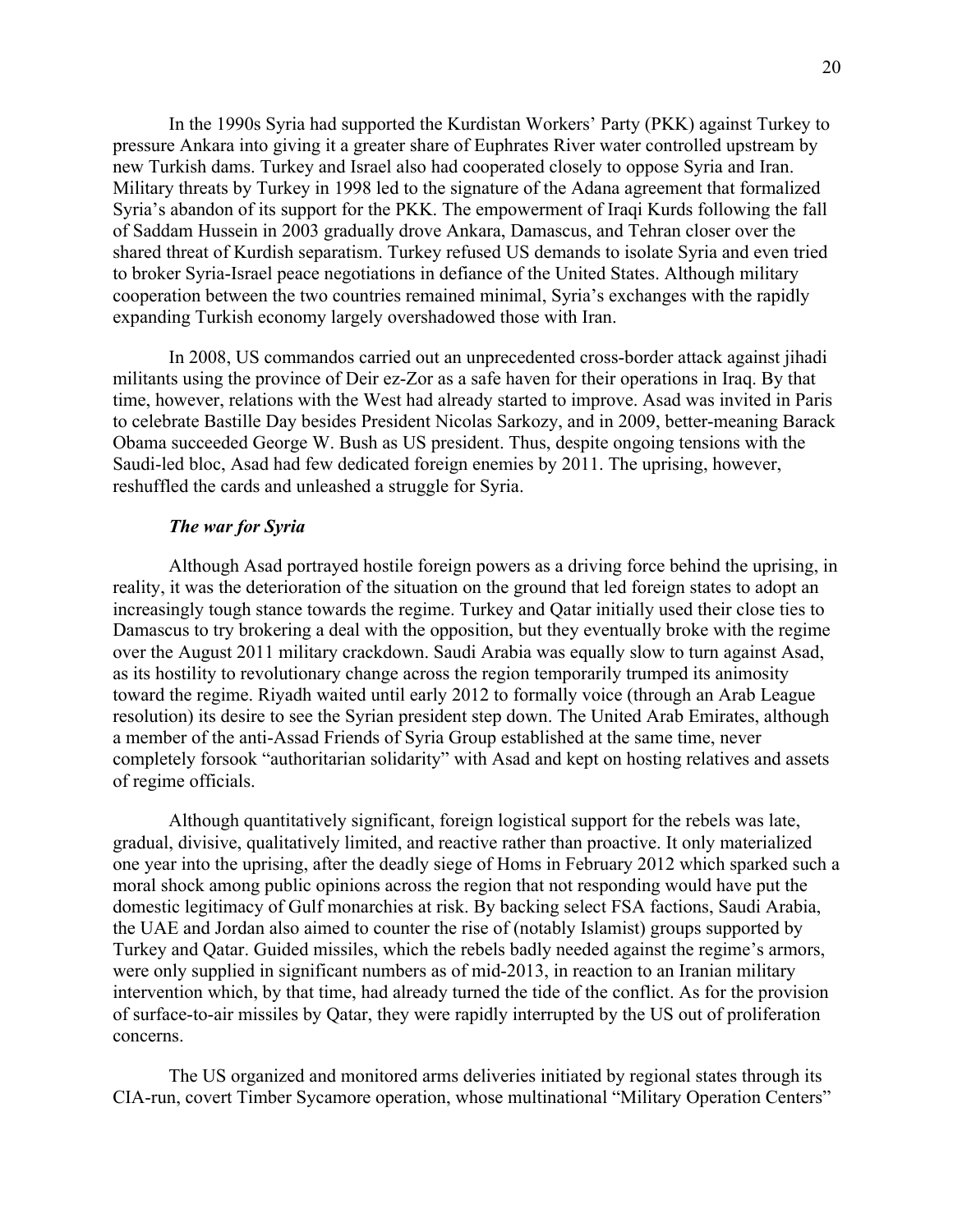based in Turkey and Jordan vetted recipient factions on an ideological basis, that is, to the exclusion of Islamists. An initially reluctant Obama signed off on Timber Sycamore to appease Middle Eastern allies and hawkish elements within his administration, but he never supported forcible regime-change in Syria. Unlike in Cairo or Tunis, Washington had no long-standing partners among the Syrian military that could supervise a transition while preserving US interests—in 2011, it had taken Obama five months to call for Asad to step down, as opposed to two weeks for Egyptian president Hosni Mubarak. Subsequently, the rise of Jihadi insurgents convinced the White House that military stalemate was preferable to outright rebel victory. Direct military action against Asad was further inhibited by Obama's concern not to jeopardize the secret negotiations that eventually led to the 2015 Iran nuclear deal.

Rather than by a drive for regime change or the "responsibility to protect" (civilians), thus, direct US intervention in Syria was eventually sparked by two issues that had dominated Washington's post-Cold War security agenda in the Middle East, namely, weapons of mass destruction and Jihadi terrorism. In August 2013, one year after Obama had warned that the use of chemical weapons was a "red line", he reluctantly threatened military retaliation against the regime following a sarin nerve agent attack that killed about a thousand people in the suburbs of Damascus. However, the British Parliament opposed participation in the operation, giving Washington the opportunity to abandon the planned airstrikes in favor of a Russian initiative to dismantle the Syrian chemical arsenal by way of the Organization for the Prohibition of Chemical Weapons. Yet, the regime remained able to use sarin stockpiles it had hidden from international inspectors as well as dual-use (i.e. non-prohibited) chlorine. In 2017 and 2018, smaller-scale chemical attacks in Khan Sheykhun (Idlib) and the eastern suburbs of Damascus prompted the Trump administration to launch limited missile strikes against regime military facilities.

As for game-changing action by the US, it was reserved for the struggle against Jihadis. In September 2014, airstrikes against the Islamic State were extended from Iraq to Syria, where they also occasionally targeted the Nusra Front and its allies. Additionally, a Pentagon-run, overt Train and Equip Program was established to support the SDF and rebel factions operating against IS from the northern countryside of Aleppo and the desert base of al-Tanaf on the Jordanian border. Partners on the ground were supplemented with small contingents of Western special forces and artillery units which, by end 2018, included 2000 US soldiers.

Within the European Union, the United Kingdom and, especially, France, were Asad's most dedicated enemies. Due to a lack of military capabilities, however, they were unable to play more than a support role for US operations. Europe's most potent weapon against the regime was economy, in the form of a ban on Syrian oil imports and targeted sanctions against regime officials.

Western policies contrasted with those of Israel, which focused on the growing military footprint of Iran in Syria. From 2013 on, the Israeli air force carried out dozens of attacks on facilities run by the IRGC and/or suspected of sheltering advanced weaponry destined for Hezbollah. To keep loyalists away from the Golan cease-fire line, Israel also provided fire and logistical support to a handful of FSA factions in the area. Israel's policy was little affected by the Russian intervention: owing to a tacit understanding with Moscow, bombing raids even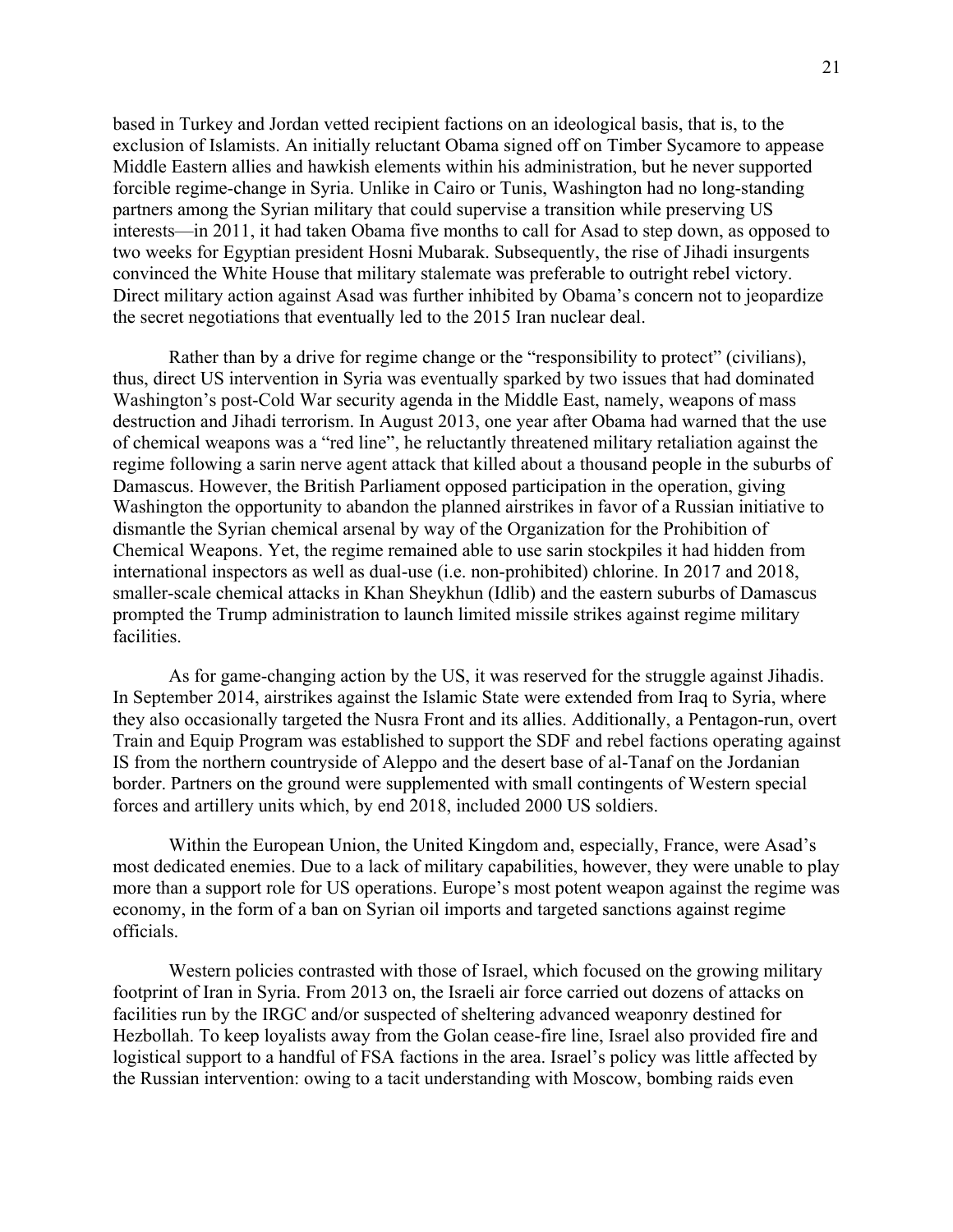intensified and led to major incidents in 2018 as Syrian air defense successively shot down an Israeli fighter jet and, by mistake, a Russian reconnaissance aircraft.

Among regime allies, Iran was the most unhesitant in providing full on assistance. Teheran immediately gave Damascus several billion dollars a year in economic aid. From 2012 onwards, Iranian military advisors supervised the dispatch of tens of thousands of Shia foreign fighters recruited among IRGC affiliates from Lebanon (Hezbollah), Iraq (notably Asa'ib Ahl al-Haqq), and Afghanistan (Fatimid Brigade). The scale of Iranian support to the regime was function of the latter's importance as the strategic depth of Hezbollah, hence as the key the Islamic Republic's military relevance in the Arab-Israeli conflict. Iran's involvement in the Syrian war provided it with the opportunity to entrench itself further in the country, by securing direct control over strategic military facilities, and by establishing a "Syrian Hezbollah" consisting of a network of local Twever Shia militias responding directly to the IRGC's orders.

Russia's approach to the conflict was initially more careful. By 2012, Moscow was granting Asad economic assistance and vetoing even verbal condemnations of the regime by the UN Security Council, but the 2015 military intervention finally came as the result of unanticipated developments: Obama's climb-down on the 2013 chemical attack, the Ukraine crisis the following year, and finally the regime's disarray in mid-2015. Putin had no vital interest to defend in Syria at the start of the war: the country was a loyal, but insolvent customer of Russia's military industry, and the military facility leased by Moscow in the port of Tartus since the 1970s was a modest technical support point for medium-sized vessels. Russia's eventual decision to step into the conflict is thus better understood as an example of "offensive realism", in the sense that Russia filled a void left by Obama's hands-off approach to the conflict in order to retrieve a major role in Middle Eastern, and by extension, global politics.

Russia's new status as a regional hegemon was illustrated by the realignments that ensued from its intervention. Jordan promptly ceased to support anti-regime operations by Southern Front rebels. Saudi Arabia and the UAE all the more easily lost interest in the rebel cause since they were now mostly absorbed by their own campaign in Yemen.

Turkey initially counter-escalated, even shooting down a Russian bomber over its border, but concerns over territorial gains by the US-backed YPG later convinced Ankara to mend fences with Moscow. In the summer of 2016, the YPG captured Manbij from IS, thereby contravening Turkey's demand to the US that the Western bank of the Euphrates be cleared by Ankara's Syrian rebel allies. In response, Turkey's Euphrates Shield operation targeted adjacent IS-controlled areas, and achieved its main objective with the conquest of al-Bab in February 2017. Russian acquiescence allowed for subsequent Turkish operations against the YPG-held, Kurdish-majority region of Afrin, and the deployment of a Turkish peacekeeping force around Idlib as a part of stabilization efforts that culminated with the signature of the Sotchi agreement between Putin and Erdogan in September 2018.

US reaction to the Russian intervention was somewhat confused, due to conflicting views between government agencies. On the one hand, both the Obama and Trump administration kept on prioritizing the anti-IS campaign and deterrence against the use of chemical weapons by the regime. Accordingly, Washington implemented deconfliction measures with Russia and even discussed military cooperation with Moscow against Jihadi groups in 2016. On the other hand,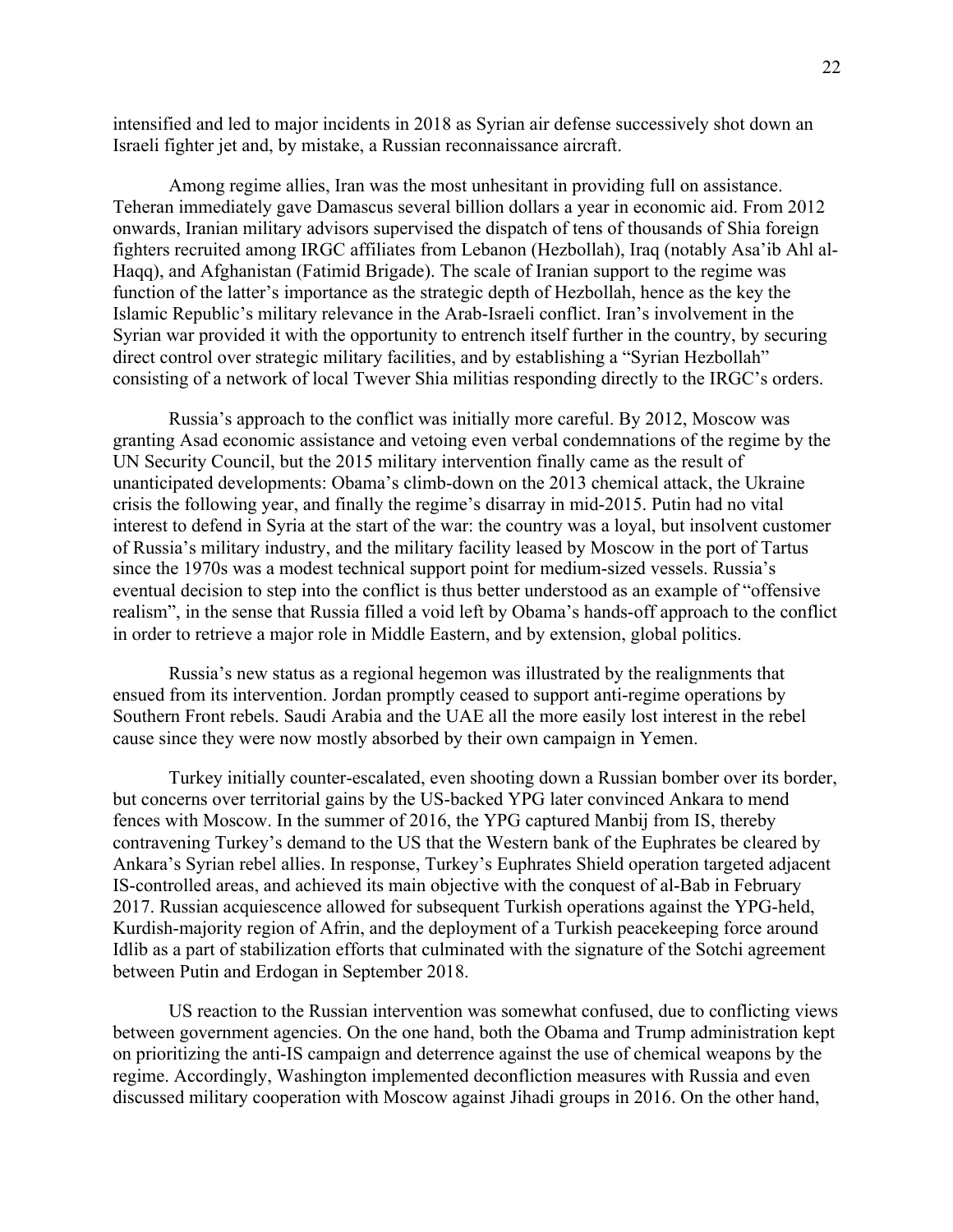the CIA escalated cover support for select rebel units until Timber Sycamore was suddenly put to and end by Trump in July 2017; in December 2018, Trump's announcement of an impending US withdrawal from Syria generated considerable backlash from military and diplomatic circles, to the extent that full withdrawal was at least temporarily postponed*.*

As the conflict seemed to be winding down, multilateral diplomatic efforts carried on. Following the dispatch of Arab League observers during the winter of 2011-2012, a joint mission of the United Nations and Arab League had been established under the aegis of former UN secretary-general Kofi Annan. Annan deployed unarmed observers inside Syria and organized the June 2012 Geneva I conference, whose communiqué called for establishing a transitional governing body with full executive powers. However, this statement did not translate into actual pressure on the regime because Russia refused to interpret it as a call for Asad's resignation. The Annan mission collapsed a few weeks later, as spectacular rebel advances suggested that the regime might not survive into the next year. Diplomatic efforts were only revived after the agreement on Syrian chemical weapons, which paved the way for the January 2014 Geneva II conference held under the supervision of Annan's successor, Lakhdar Brahimi. Whereas Geneva I was attended only by non-Syrian state parties, Geneva II witnessed the first direct negotiations between regime officials and the Syrian National Coalition. Talks rapidly stalled as the regime rejected the opposition's and Brahimi's request for power-sharing.

The failure of Geneva II sparked the replacement of Brahimi by Staffan de Mistura, who downplayed ambitions of a political transition and instead encouraged local ceasefires. The latter being favored by the regime as a means to optimize the allocation of its scarce manpower, they were unsurprisingly rejected by the opposition. Following the Russian intervention, diplomatic initiatives resumed along two main patterns. First, the revived Geneva process (no less than six additional rounds of talks took place in 2016 and 2017) reflected the new military balance: at meetings held in Riyadh, the Syrian National Coalition was forced to form a High Negotiation Committee in partnership with dovish and even Russian-sponsored "opponents"; content-wise, discussions (headed by de Mistura's successor Geir Pedersen as of 2019) shifted from transition towards constitutional reform. Second, Russia initiated parallel ceasefire schemes designed to assist in the loyalist camp's war effort: the "Cessation of Hostilities" negotiated with the US in 2016 allowed the regime to retake Palmyra from IS; in 2017, four "de-escalation zones" (Greater Idlib, Northern Homs countryside, Eastern Damascus Countryside, and Der'a-Qunaytra) were agreed upon with Turkey (as part of the Astana process led by Moscow, Teheran and Ankara), the US and Jordan, only to be retaken one by one (except for Idlib) by pro-regime forces the following year.

## **Future Prospects**

Regardless of the fate of Idlib and eastern Syria, which might witness destructive confrontations if the regime, or Turkey, attempts to seize them, Syria is poised to remain the Sick Man of the Middle EastThe country's economy will long remain plagued by the consequences of the civil war, all the more so that foreign funding for reconstruction will probably remain minimal. The lack of economic opportunities will provide little incentives for return, even among those refugees who feel safe enough to go back under regime rule. Scarce state resources will be predominantly distributed among loyalist constituencies that expect long-term rewards for their sacrifices during the war. Combined with the regime's abysmal legitimacy among the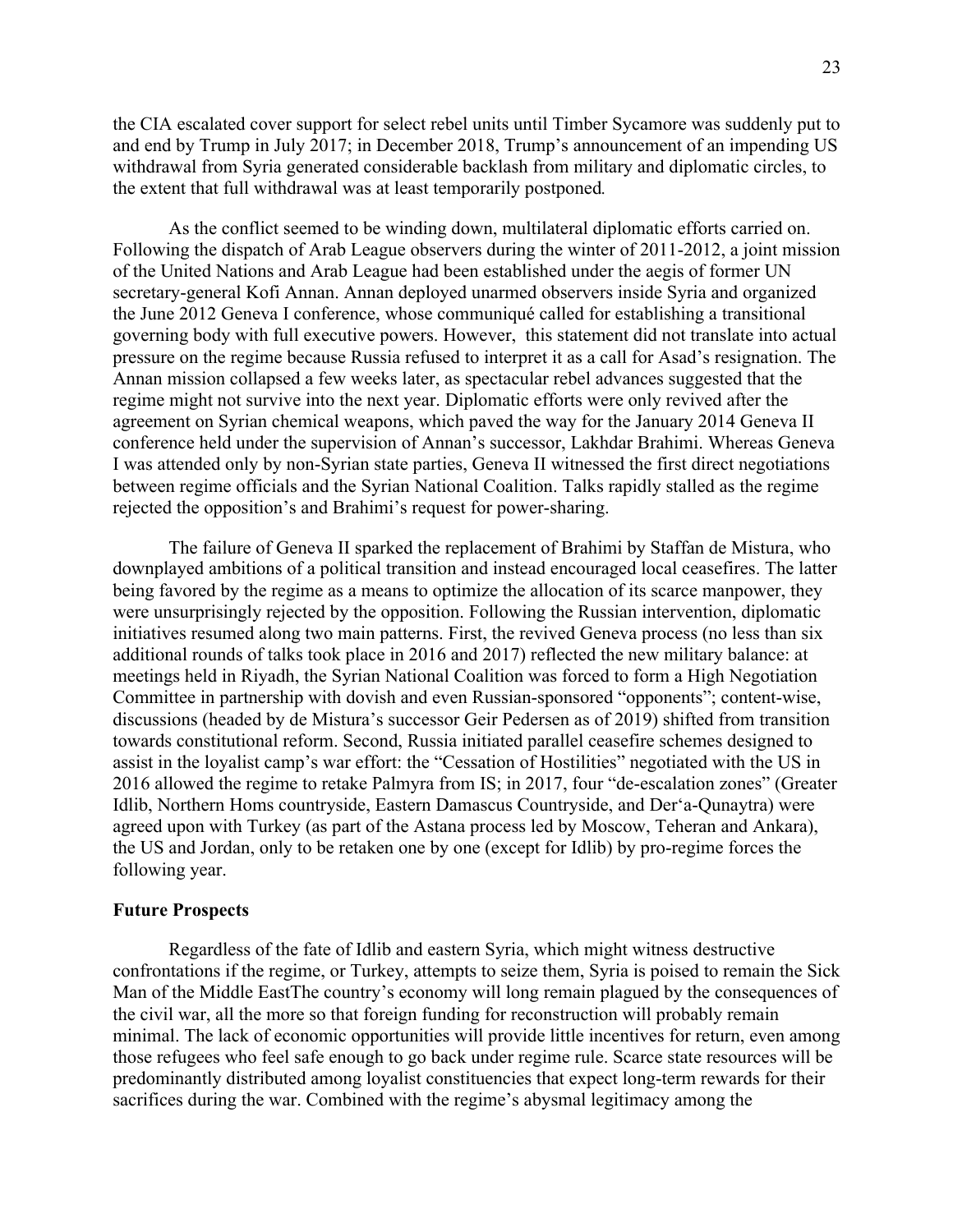communities that were the target of its brutal counter-insurgency campaign, this situation will preclude even modest political liberalization in the medium term. Syria's Sunni question, itself a consequence of Alawite domination over the state, will reemerge sooner or later.

Tensions among foreign tutelary powers are also likely to define Syria's politics for the foreseeable future. They risk opposing Russia and Iran, on the one hand, to Turkey, on the other hand, especially if they are deprived of a common cause by the withdrawal of US protection for the YPG. Even Moscow and Teheran might not indefinitely see eye to eye. Although both partners share a same strategic goal, that is, Asad's survival, tensions have already appeared over, first, the division of Syria's meagre economic resources; second, the sponsoring of rival military and paramilitary factions as part of Russia and Iran's attempts at enshrining their respective influences over loyalist forces; third, the contrast between Russia's willingness to appease Israel, and Iran's eagerness to perpetuate low-key confrontation with the Hebrew state as part of the Islamic Republic's quest for anti-Zionist legitimacy.

Finally, much of Syria's future will happen among the country's huge diaspora, whose role in the coming decades is likely to resemble that of the Palestinian one in the past decades. Whereas many refugees live in miserable conditions, other exiles have the ability to mobilise organizational resources (political organizations and NGOs, informal networks, connections to foreign governments) that Syrians living inside the country are sorely lacking. If, and when, the Bashar (or perhaps, one day, his son Hafiz, aged 17 in 2019) face a new major challenge to his rule, Syrian expatriates are likely to exert outsized influence over the course of events.

## **Bibliography**

For overviews of modern Syrian history, see John McHugo, *Syria: A Recent History* (Saqi Books, 2014); James Reilly, *Fragile Nation, Shattered Land: the Modern History of Syria*  (Lynne Rienner, 2019).

On the post-independence era, see Kevin Martin, *Syria's Democratic Years: Citizens, Experts, and Media in the 1950s* (Indiana University Press, 2015).

On the Ba'thist era in general, see Hanna Batatu, *Syria's Peasantry, the Descendants of Its Lesser Rural Notables, and Their Politics* (Princeton University Press, 1999); Raymond Hinnebusch, *Syria: Revolution from Above* (Routledge, 2001); Nikolaos Van Dam, *The Struggle for Power in Syria: Politics and Society under Asad and the Ba'th Party* (IB Tauris, 2011); Fred Lawson, *Global Security Watch—Syria* (Praeger, 2013).

On Hafiz al-Asad's rule in particular, see Patrick Seale, *Asad of Syria: The Struggle for the Middle East* (IB Tauris, 1988); for an update, Eyal Zisser, *Asad's Legacy: Syria in Transition*  (New York University Press, 2001).

On Bashar al-Asad's rule, see Carsten Wieland, *Syria, A Decade of Lost Chances: Repression and Revolution from Damascus Spring to Arab Spring* (Cune, 2012); Steven Heydemann and Reinoud Leenders, *Middle East Authoritarianisms. Governance, Contestation and Regime Resilience in Syria and Iran* (Stanford University Press, 2013); Raymond Hinnebusch, Tina Zintl, Christa Salamandra, and Leif Stenberg, eds., *Syria from Reform to*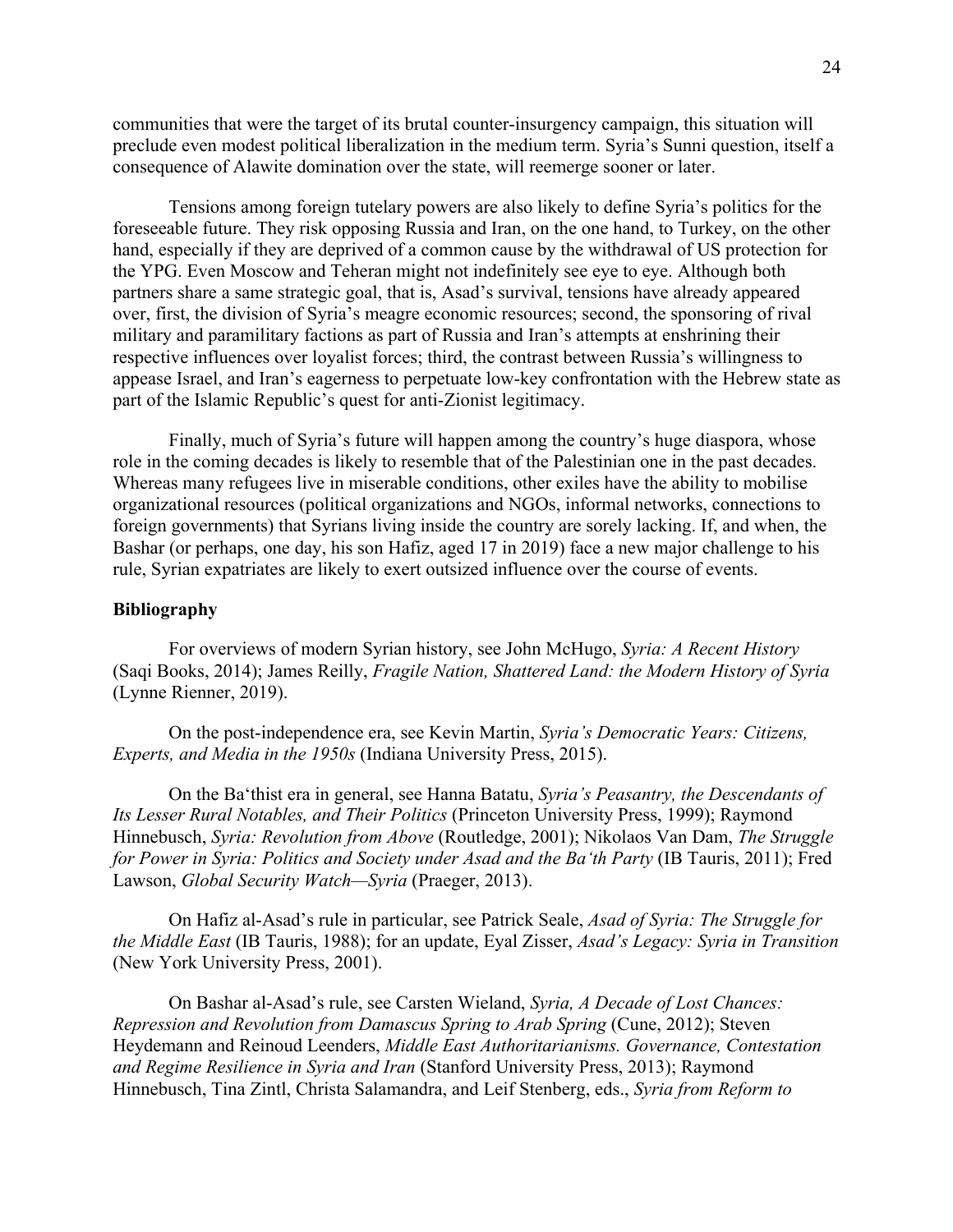*Revolt* (Syracuse University Press, 2015); Esther Meininghaus, *Creating Consent in Ba'thist Syria: Women and Welfare in a Totalitarian State* (IB Tauris, 2016).

On political domination under the Asads, see Lisa Wedeen, *Ambiguities of Domination: Politics, Rhetoric, and Symbols in Contemporary Syria (University of Chicago Press, 1999)* Salwa Ismail, *The Rule of Violence: Subjectivity, Memory, and Government in Syria* (Cambridge) University Press, 2018).

On political economy, see Volker Perthes, *The Political Economy of Syria under Asad* (IB Tauris, 1995); Bassam Haddad, *Business Networks in Syria: The Political Economy of Authoritarian Resilience* (Stanford University Press, 2012); and Linda Matar, *The Political Economy of Investment in Syria* (Palgrave Macmillan, 2016).

On political Islam, see Raphaël Lefèvre, *Ashes of Hama: The Muslim Brotherhood in Syria* (Hurst, 2013); Thomas Pierret, *Religion and State in Syria* (Cambridge University Press, 2013); and Naomi Ramirez Diaz, *The Muslim Brotherhood in Syria* (Routledge, 2018). On minorities, see Leon T. Goldsmith, *Cycle of Fear: Syria's Alawites in War and Peace* (Hurst, 2015); Michael Kerr and Craig Larkin, *The Alawis of Syria* (Hurst, 2015); Harriet Allsopp, *The Kurds of Syria* (IB Tauris, 2014); Michael Gunter, *Out of Nowhere: The Kurds of Syria in Peace and War* (Hurst, 2014); and Haian Dukhan, *State and Tribes in Syria* (Routledge, 2018).

For general accounts and analysis of the 2011 uprising and subsequent civil war, Robin Yassin-Kassab and Leila al-Shami, *Burning Country: Syrians in Revolution and War* (Pluto Press, 2016); Yassin Al Haj Saleh, *The Impossible Revolution: Making Sense of the Syrian Tragedy* (London: Hurst, 2017); Charles Lister, *The Syrian Jihad: Al-Qaeda, the Islamic State and the Evolution of an Insurgency* (Hurst, 2017); William Harris, *Quicksilver War: Syria, Iraq and the Spiral of Conflict* (Hurst, 2018); Adam Baczko, Gilles Dorronsoro and Arthur Quesnay, *Civil War in Syria: Mobilization and Competing Social Orders* (Cambridge University Press, 2018); Raymond Hinnebusch and Omar Imady, *The Syrian Uprising. Domestic Origins and Early Trajectory* (Routledge, 2018); and Samer Abboud, *Syria* (Polity, 2018).

On particular aspects and participants in the conflict, see Friederike Stolleis, ed., *Playing the Sectarian Card. Identities and Affiliations of Local Communities in Syria* (Friedrich Ebert Stiftung, 2015); Christopher Phillips, *The Battle for Syria: International Rivalry in the New Middle East* (New Haven: Yale University Press, 2016); Aron Lund, *Into the Tunnels. The Rise and Fall of Syria's Rebel Enclave in the Eastern Ghouta* (The Century Foundation, 2016); Sam Heller, *Keeping the Light On in Idlib. Local Governance, Services, and the Competition for Legitimacy among Islamist Armed Groups* (The Century Foundation, 2016).

On the Islamic State, see William McCants, *The ISIS Apocalypse: The History, Strategy,*  and Doomsday Vision of the Islamic State (St Martin's Press, 2015); Michael Weiss and Hassan Hassan, *ISIS: Inside the Army of Terror* (Regan Arts, 2016); Fawaz Gerges, *ISIS: A History*  (Princeton University Press, 2016); Simon Mabon and Stephen Royle, *The Origins of ISIS: The Collapse of Nations and Revolution in the Middle East* (IB Tauris, 2016).